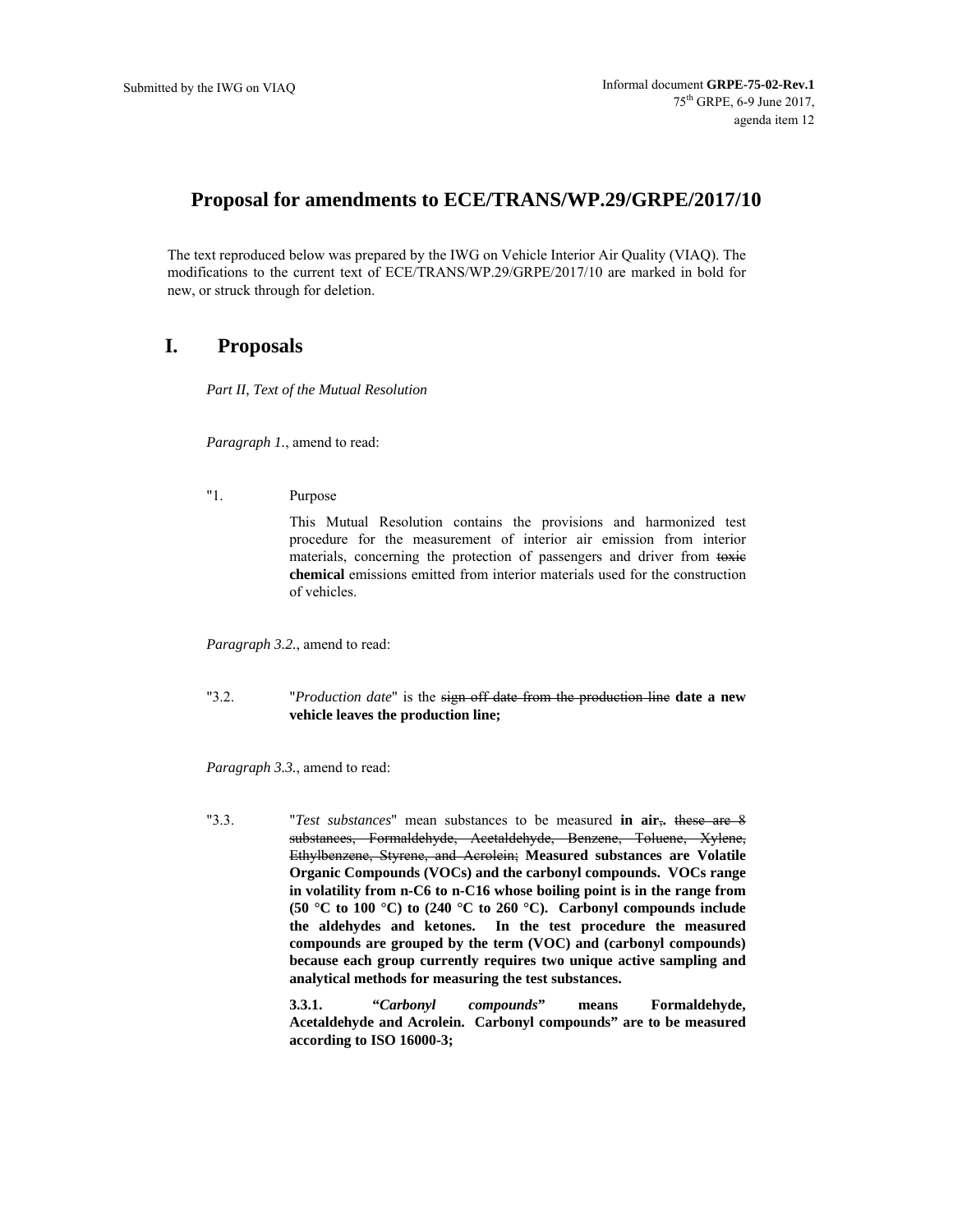**3.3.2. "***VOCs***" means Volatile Organic Compounds ranging in volatility from n-C6 to n-C16, e.g. Benzene, Toluene, Xylene, Ethylbenzene and Styrene. VOCs are to be measured according to ISO 16000-6;** 

**3.3.3. "***Alternative VOC Measurement Method***" means a method that is proven equivalent to ISO 16000-3 or 16000-6. Two possible alternative methods could be an advancement to the current active sampling and desorption method 16000-6 or a direct sampling measurement method;** 

*Paragraph 4.2.*, amend to read:

| "42 | Chemical symbols and abbreviations |                                             |
|-----|------------------------------------|---------------------------------------------|
|     | CH <sub>2</sub> O                  | Formaldehyde [CAS#: 50-00-0]                |
|     | $C_2H_4O$                          | Acetaldehyde [CAS#: 75-07-0]                |
|     | $C_3H_4O$                          | Acrolein, Acrylic Aldehyde [CAS#: 107-02-8] |
|     | $C_6H_6$                           | Benzene [CAS#: 71-43-2]                     |
|     | $C_8H_{10}$                        | Ethyl benzene $[CAS\#: 100-41-4]$           |
|     | $C_8H_8$                           | Styrene [CAS#: 100-42-5]                    |
|     | $C_7H_8$                           | Toluene [CAS#: 108-88-3]                    |
|     | $C_8H_{10}$                        | Xylene [CAS#: 1330-20-7]                    |

*Paragraph 5.3.*, amend to read:

"5.3. There are several test methods available for assessing vehicle interior air quality **this Mutual Resolution** taking into account existing standards. There are three test modes, each with their own testing method. These test modes would be subject to optional acceptance by Contracting Parties depending on their situations. Contracting Parties may optionally decide to the test mode:**.**

*Paragraph 7.1.*, amend to read:

"7.1. Test vehicles should only be new vehicles from serial production. Used vehicles are not included. The selection of vehicles should be based on a worst case interior to minimize testing cost. Therefore it is recommended to measure vehicles with dark exterior and preferably black or dark interior colour. Furthermore grouping cars **vehicles** in families with similar interior emissions is recommended. This approach can be based on summing up vehicles with same interior line and similar interior volume.

*Paragraph 7.3.*, amend to read: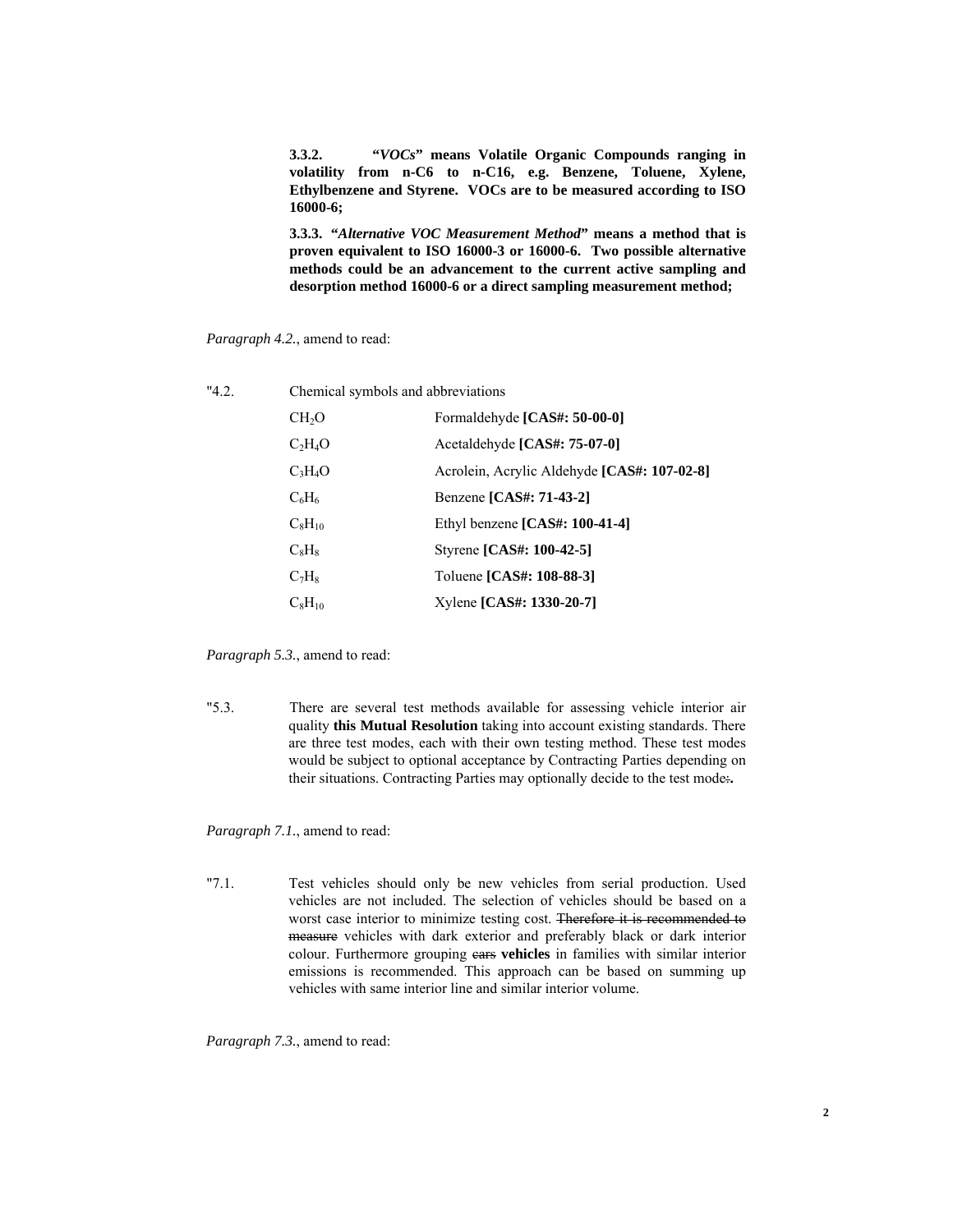"7.3. Transportation conditions from **assembly** plant to storing place and to **the** test facility

*Paragraph 7.3.2.*, amend to read:

"7.3.2. All windows and doors **should remain** closed. HVAC outlets **should remain** closed, if possible, to avoid contamination.

*Paragraph 7.3.3.*, amend to read:

"7.3.3. Ensure that no external off-gassing materials will be transported in the same cargo area. Minimize high solar load during all transportations. Documentation of all deviations from the normal transportation process in the test protocol is needed. **shall be reported in the comments.**

*Paragraph 7.3.4.*, amend to read:

"7.3.4. Influence of the driver shall be as low as possible. The vehicle **driver and** handlers shall avoid the following: no smoking, eating, transportation of external items, and no perfume, inside or near the test vehicle.

*Paragraph 7.4.2.*, amend to read:

"7.4.2. Remove all protecting covers, foils, papers, stickers, absorbers, etc. at least 24 hours before measurement. Do not use any cleaning agent to remove any residues. Dust wiping, vacuuming and cleaning with clear water is possible. Clear water cleaning form outside is possible.

*Paragraph 7.4.4.*, amend to read:

"7.4.4. Workers should carefully deal with the vehicle to prevent contamination.

**7.4.5. Remove all protecting covers, foils, papers, stickers, absorbers, etc. at least 24 hours before measurement.** 

*Paragraph 7.5.*, amend to read:

"7.5. Storing conditions for the vehicle (one day before measurement) **the day, 24 hours before measurement**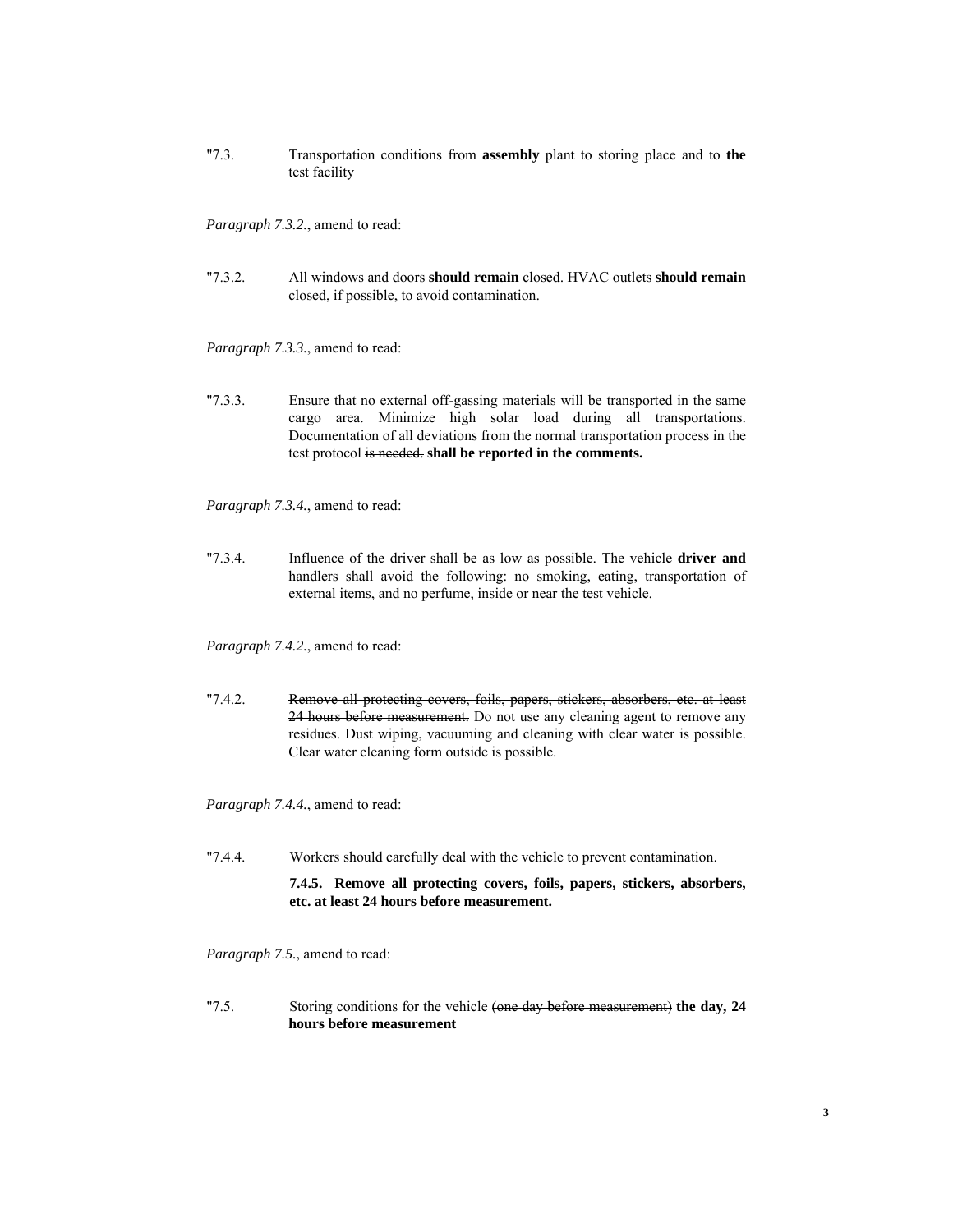*Paragraph 8.1.1.*, amend to read:

"8.1.1. The whole vehicle test chamber shall be large enough to accommodate the complete test vehicle. **And include a heating, cooling, humidity, ventilation, and filter system for the air and solar lights if necessary.** 

*Paragraph 8.1.2.*, amend to read:

"8.1.2. The whole vehicle test chamber shall be capable of maintaining a temperature of  $25 \text{ °C} \pm 2 \text{ °C}$ . A heating and ventilation system (including the adjustment of the humidity) and, if necessary, a cooling system is necessary. **between 23.0 to 25.0** °C.

*Paragraph 8.1.4.*, amend to read:

"8.1.4. Relative humidity RH during the parking and driving mode in the whole vehicle test chamber shall be documented.

*Paragraph 8.1.5.*, amend to read:

"8.1.5. The maximum background concentration for each test substance shall not exceed 20 μg/m3 for each single component or a maximum of 10 per cent of the respective measured target **or limit** value, whichever is greater **less**. If this is not met, the source of the contamination shall be identified and removed or covered to exclude it from the test result.

*Paragraph 8.2.1.*, amend to read:

"8.2.1. Infrared radiator, halogen radiator or other radiators to simulate sunlight. Wavelengths <300 nm shall be filtered out. The heating radiators used shall be powered to create a radiation density at the reference measurement point in the middle of the roof surface of the test vehicle of  $350 \text{ W/m}^2$  to  $450 \text{ W/m}^2$  $(400 \text{ W/m}^2 \pm 50 \text{ W/m}^2)$ .  $400 \text{ W/m}^2 \pm 50 \text{ W/m}^2$  equal to 350 W/m<sup>2</sup> to 450  $W/m^2$ .

*Paragraph 8.3.*, amend to read:

"8.3. Sampling trains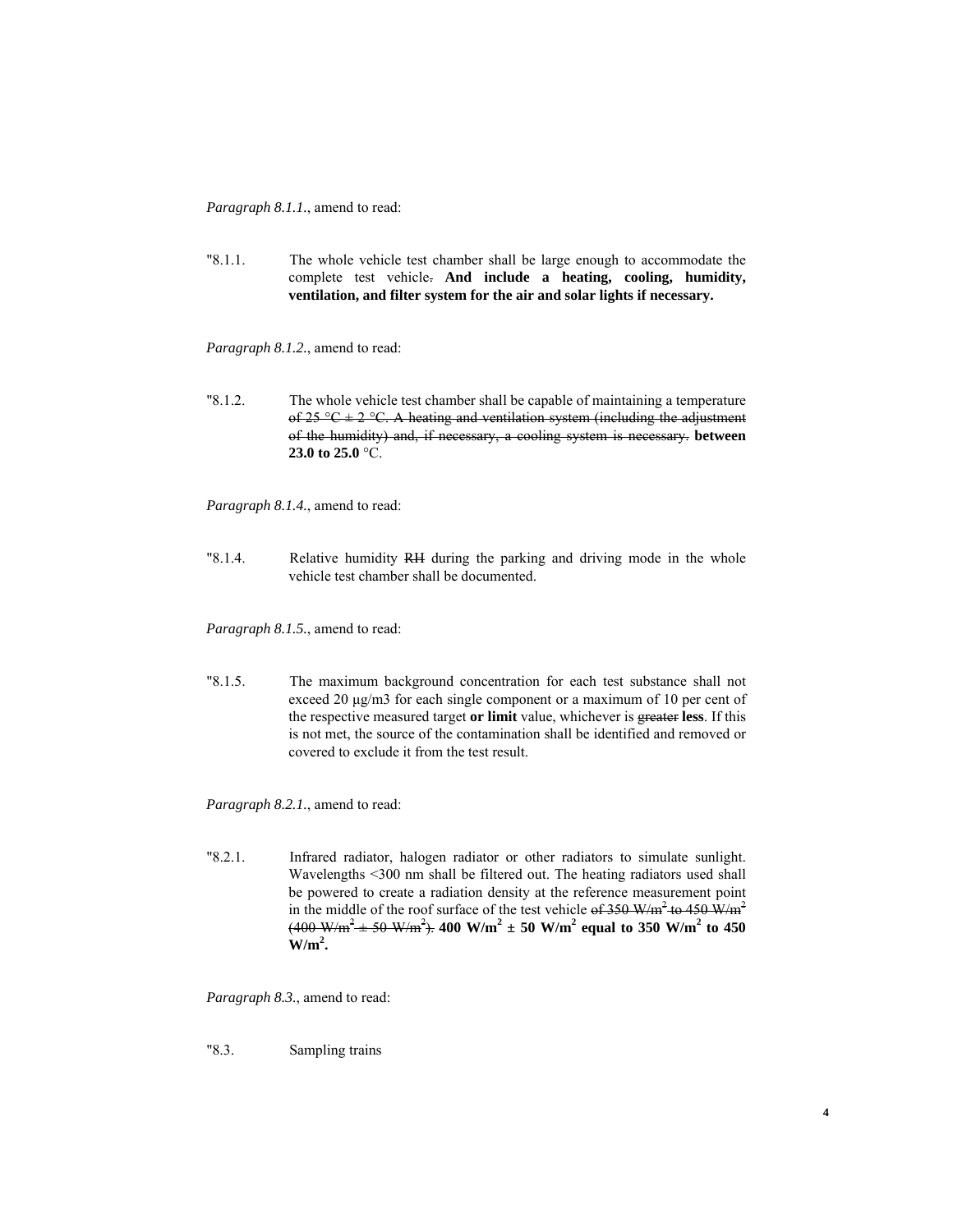## **8.3.1. Requirements for VOCs and carbonyl compounds sampling and measurement of the air in the cabin of the test vehicle and in the whole vehicle test chamber.**

8.3.1**2**. Sampling from inside the test vehicle shall have four sampling trains or a single sample inlet but split into four parallel sampling trains. Two for the VOC measurements in parallel and two for the carbonyl compound measurements in parallel in the test vehicle. **The second method sample is an analytical backup only.** One sampling line with a manifold for the division of the sampling flow outside the test vehicle is allowed. The sample train consists of the sampling line, heated if necessary, the sorbent tube and the DNPH cartridge for carbonyl compounds, the gas meters and the pumps.

8.3.2**3**. Sampling in the whole vehicle test chamber. Four sampling trains are used to determine the background concentration of VOCs and carbonyl compounds in the whole vehicle test chamber. The sampling trains are identical to those of 8.3.1**2**., apart from the sampling line, which is much shorter and not heated.

8.3.3**4**. Prior to sampling, the sampling system shall be checked under the sampling load conditions for air-tightness. Do not skip this critical step because leaks have a high impact on the test results due to the large backpressure of the tubes and cartridges. To check for leaks plug the inlet to the sample system. Then use a vacuum pump to bring the sampling system to 21 inches of Hg vacuum then close a valve between the sample system and the pump. After 30 seconds the sample system vacuum must be greater than 20 inches of Hg to proceed. If not, find and fix leak and repeat to proceed. **Do not change the sample trains in any way after the leak check procedure is performed.** Other equivalent leak checks can be employed.

8.3.4**5**. Sampling lines are the tubing between the sampling points inside the test vehicle or via the manifold outside the test vehicle to the VOC sorbent tubes or DNPH cartridges respectively, see Annex I.

8.3.5**6**. The sampling line shall be constructed as follows:

- (a) As short as possible (maximum 5 m) with an internal diameter of 4 mm or more;
- (b) Of inert, non-emitting and non-absorbing/non-adsorbing material, e.g. stainless steel or polytetrafluoroethylene (PTFE) or glass;
- (c) Proven that there are no contaminations or sink effects in the sampling line;
- (d) With heating device, if necessary, to prevent condensation or deposition on the inner walls. Pest practice is to control temperature to about 20 °C above air temperature inside the test vehicle.

8.3.6**7**. The tubing should be inserted between the door and the door frame or between the door frame and the glazing and should be sufficiently non-compressible to ensure an unimpeded flow of air.

8.3.7**8**. The second chamber sampling line in the whole vehicle test chamber near the test vehicle goes to sorbent tubes or DNPH cartridges in parallel is identical to that described in the preceding vehicle sample line but no heating is necessary. This second sampling line is needed to monitor the background concentration of the whole vehicle test chamber. This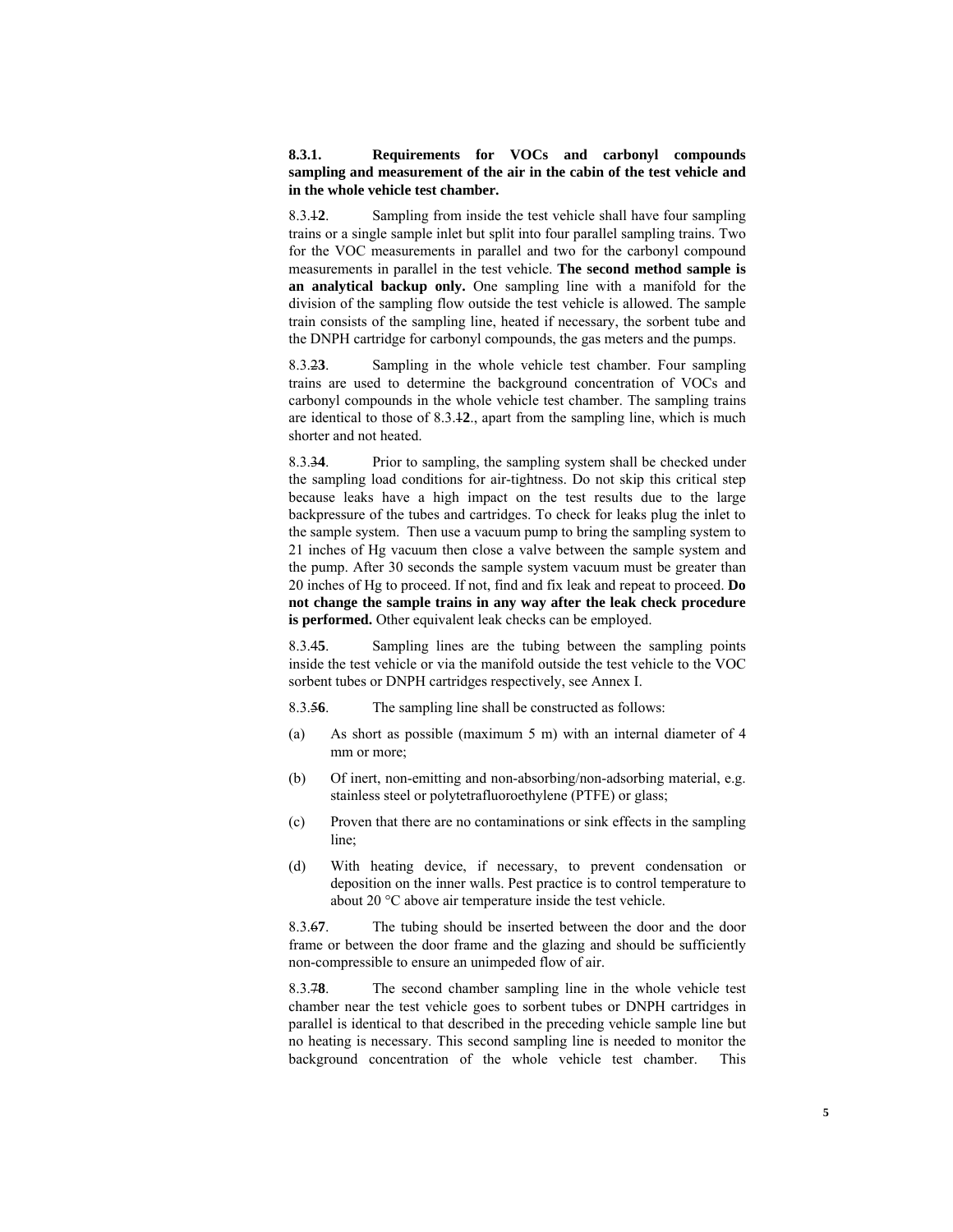measurement is taken after the 24 hours temperature acclimation phase but prior to opening the vehicle doors for the VOC conditioning phase.

*Paragraph 8.4.*, amend to read:

"8.4. Analytical equipment and materials

8.4.1. The analytical equipment used for the determination of VOCs and carbonyl compounds or formaldehyde alone shall be in accordance with ISO 16000-6 (VOCs) or ISO 16000-3 (carbonyl compounds), respectively. **Alternative VOC Measurement Methods can be used if the method is proven equivalent to ISO 16000-3 or 16000-6.** 

8.4.2. It shall be proven for the VOC sorbent tubes and the DNPH cartridges that there is no breakthrough. This can be identified by a back-up sorbent tube which **that** is analysed separately, see **specified in** ISO 16017-1.

8.4.3. Requirements for VOCs and carbonyl compounds sampling and measurement of the air in the cabin of the test vehicle and in the whole vehicle test chamber.

8.4.3.1. Carbonyl compounds (Formaldehyde, Acetaldehyde and Acrolein) are to be measured according to ISO 16000-3.

8.4.3.2. VOCs (Benzene, Toluene, Xylene, Ethylbenzene and Styrene) are to be measured according to ISO 16000-6.

*Paragraph 9.1.*, amend to read:

"9.1. The pre-treatment **preparation** procedure is divided into three parts:

*Paragraph 9.2.*, amend to read:

"9.2. Pre-arrangements **preparation** and preconditioning of the whole vehicle test chamber**,** and the vehicle**, sample trains,** and performing the field blanks

*Paragraph 9.2.1.*, amend to read:

## "9.2.1. Pre-arrangements **preparation**

*Paragraph 9.2.2.2.*, amend to read:

"9.2.2.2. The whole vehicle test chamber should be under good ventilation, and the air exchange rate should be twice per hour or higher. The interior materials of the whole vehicle test chamber shall have no appreciable emissions regarding the indoor air inside the test vehicle**,** (see 8.5. background concentrations).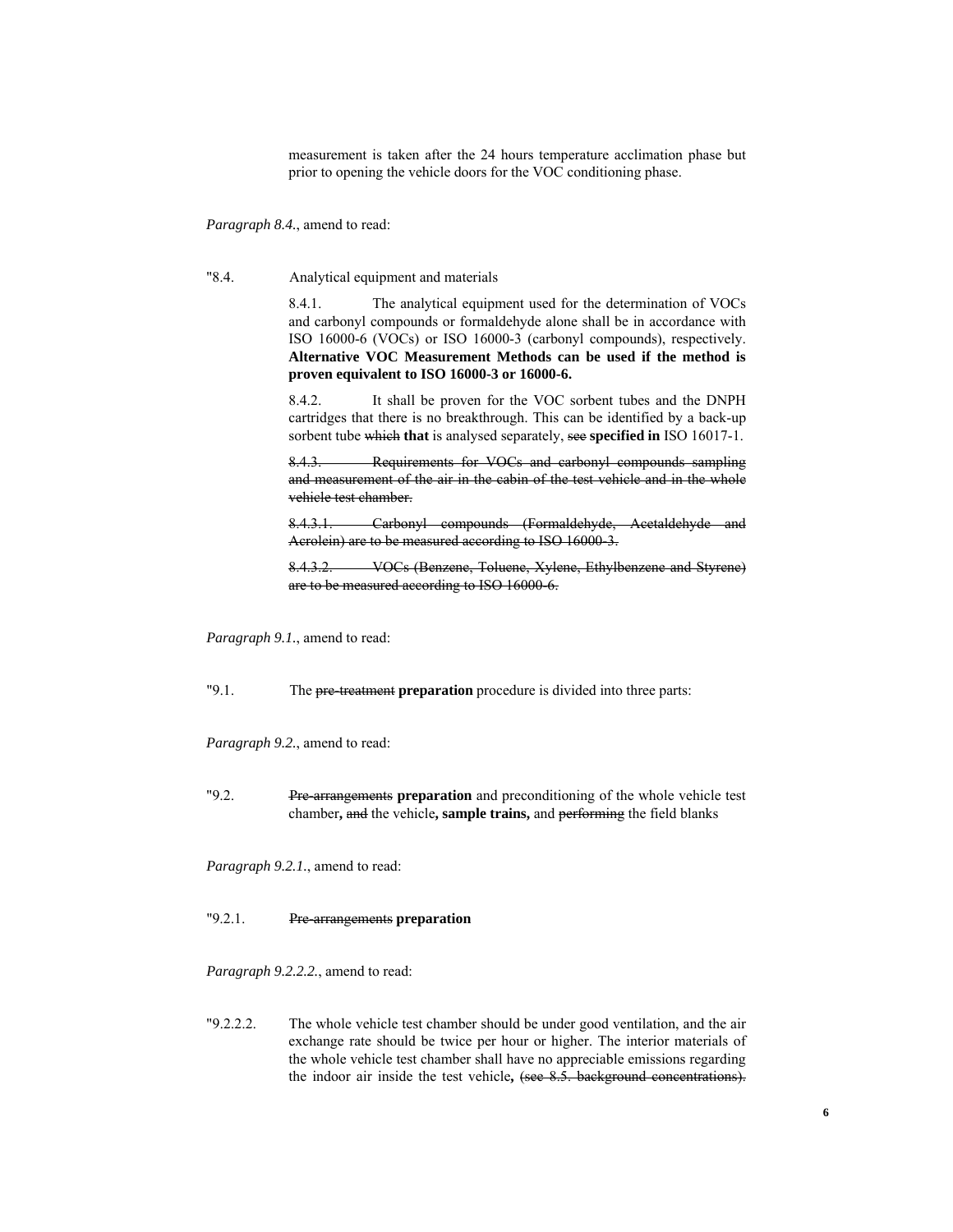### **See 8.3.8 about measuring the background concentration. The probe is positioned 1.0 m from the vehicle, see 9.4.1.1. for when and Annex I for where to take the measurement.**

*Paragraph 9.2.3.1.*, amend to read:

"9.2.3.1. The essential conditions for the surroundings are as follows. The temperature during the ambient mode is adjusted to 23.0 to 25.0°C, as close as possible to 25.0  $\degree$ C via the whole test chamber conditioning system. The preconditioning is started by opening the door for 30 **to 60** min. After this, the door is closed for  $16h \pm 1h$  soak time, see Annex III.

*Paragraph 9.2.4.*, amend to read:

## "9.2.4. **Background Samples and** Field blanks

9.2.4.1. Prepare the **background samples and** field blanks before the measurements are started, see 8.5. Install Tenax TA® **background** sorbent tube **samples** for VOCs and one DNPH cartridge for carbonyl compounds in the sampling trains to measure the background concentration of the whole vehicle test chamber. as well as Tenax TA® sorbent tube and DNPH cartridge in the sampling trains to measure the background concentration of the test vehicle. The field blank**s** samplers shall be handled in the same way as those used for VOC or carbonyl compound measurements, but without drawing air through the sampling trains. As soon as the samplers have been connected into the sample train, they shall be removed, **The field blanks samples shall remain** sealed and retained for analysis with the interior air samples.

9.2.4.2. Perform at least one field blank **set** for each measurement series. Analytical GC–MS or HPLC blanks shall be performed according to 8.5.

*Paragraph 9.3.1.*, amend to read:

#### "9.3.1. Ambient mode

Vehicle parking period **ambient mode** is at the specified temperature, 23.0 to 25.0 °C, as close as possible to 25.0 °C) for  $16 \pm 1$  h, for example overnight. at **At** the end of **the soak period,** which the sampling of VOC's and carbonyl compounds in the interior air is to be performed.

*Paragraph 9.4.*, amend to read:

#### "9.4. Test procedure

Store ear **vehicle** at 20 to 30 °C for 24 hours, 1d before start.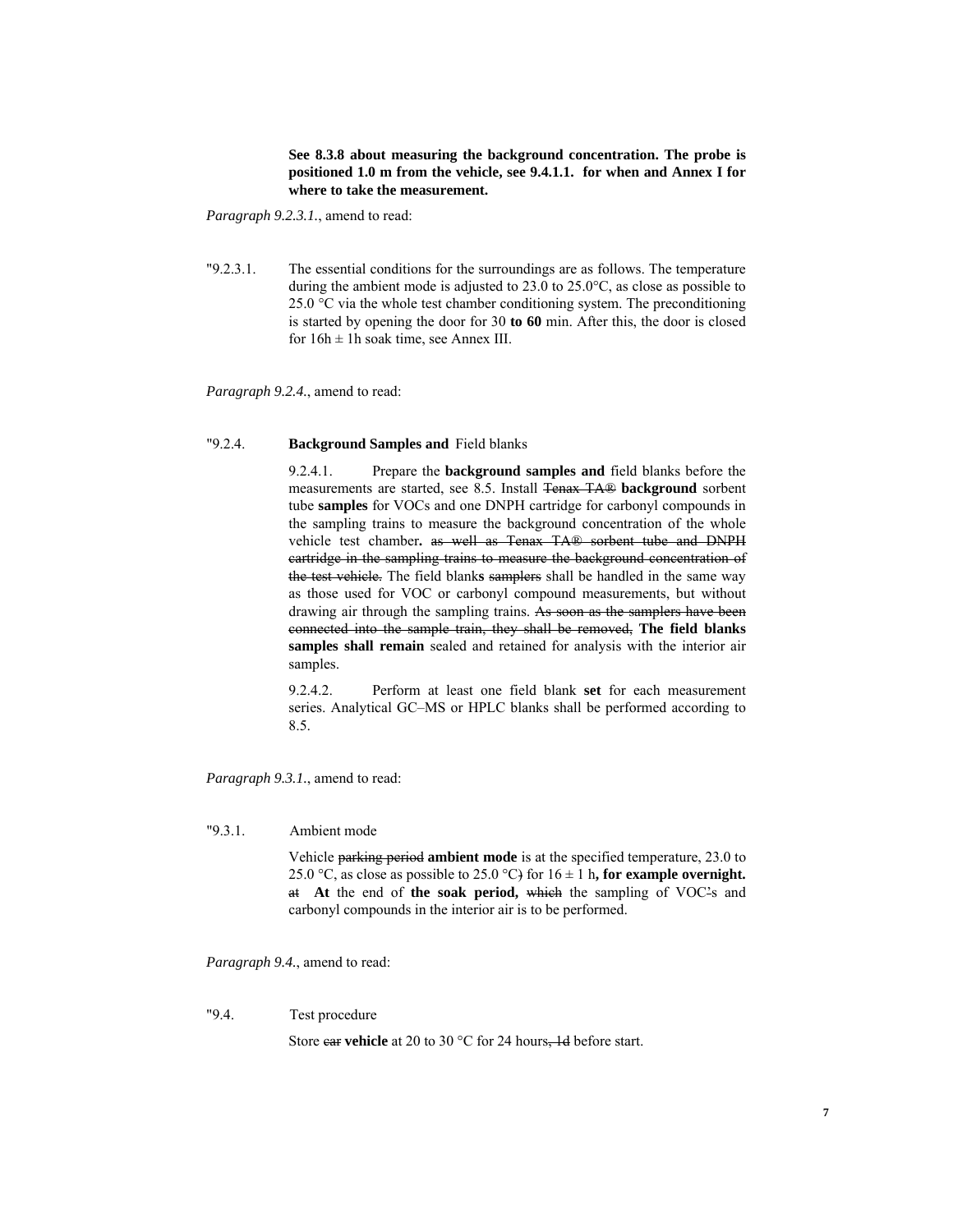*Paragraph 9.4.1.1.*, amend to read:

"9.4.1.1. After the conditions of the whole test chamber have been set at **controlled to**  23.0-25.0 °C, as close as possible to 25.0 °C and 50 per cent RH  $\pm$  10 per cent RH and the air exchange rate in the test chamber has been adjusted to a recommended value of at least twice per hour, the test procedure is started. At this time, turn on the four sampling trains in the whole vehicle test chamber to determine the VOCs and carbonyl compounds background concentrations, two **thermal desorption** sampling trains for VOCs and two **DNPH cartridge sampling trains** for carbonyl compounds. The probe is positioned 1**.0** m **from the vehicle, see Annex I.** in front of the cabin air intake. The relative humidity and the temperature are measured in the same position. After the chamber sample is finished start the conditioning of the test vehicle by opening all doors for **30 to** 60 min**utes**. Install the sampling train including the two VOC sorbent tubes and the two DNPH cartridges, and leak-check the sampling train. An overview of the number of samples to be taken is given in Annex III.

*Paragraph 9.4.1.3.*, amend to read:

"9.4.1.3. There is no dynamic ventilation of the test vehicle. Before the sampling starts, purge the dead volume of the sampling line. Turn on the pumps of the four sampling trains, two for VOCs and two for carbonyl compounds, each in parallel. Perform the sampling of air samples in the test vehicle cabin in the ambient mode at room temperature,  $23.0$  to  $25.0$  °C, as close as possible to 25.0 °C, for 30 min. Adjust the flow rate to maximum 0.2 l/min for VOCs and 1**.0** l/min for carbonyl compound measurements. The measurement procedures specified in ISO 16000-6 and ISO 16000-3 shall be followed.

*Paragraph 9.4.2.1.*, amend to read:

"9.4.2.1. **Start the parking mode with the heating-up procedure. The following tasks shall be performed. Start heating with the heating radiators, see 8.2.**  Turn off the pumps for the VOCs and carbonyl compounds sampling, read and register the measurement volumes and take the VOC sorbent tubes and DNPH cartridges, which are placed outside the vehicle cabin, out of the sampling train. Seal the sorbent tubes or cartridges and analyse according to ISO 16000-6 and ISO 16000-3. Furthermore, start the parking mode with the heating up procedure, see Annex III. The following tasks shall be performed. Start heating with the heating radiators (see 8.2.). The irradiation is adjusted to 400 W/m2  $\pm$  50 W/m2 and maintained at that level for 4.5 hours, see **Annex III**. Adjust the air exchange rate to twice per hour or higher; this is a recommended value for the whole vehicle test chamber.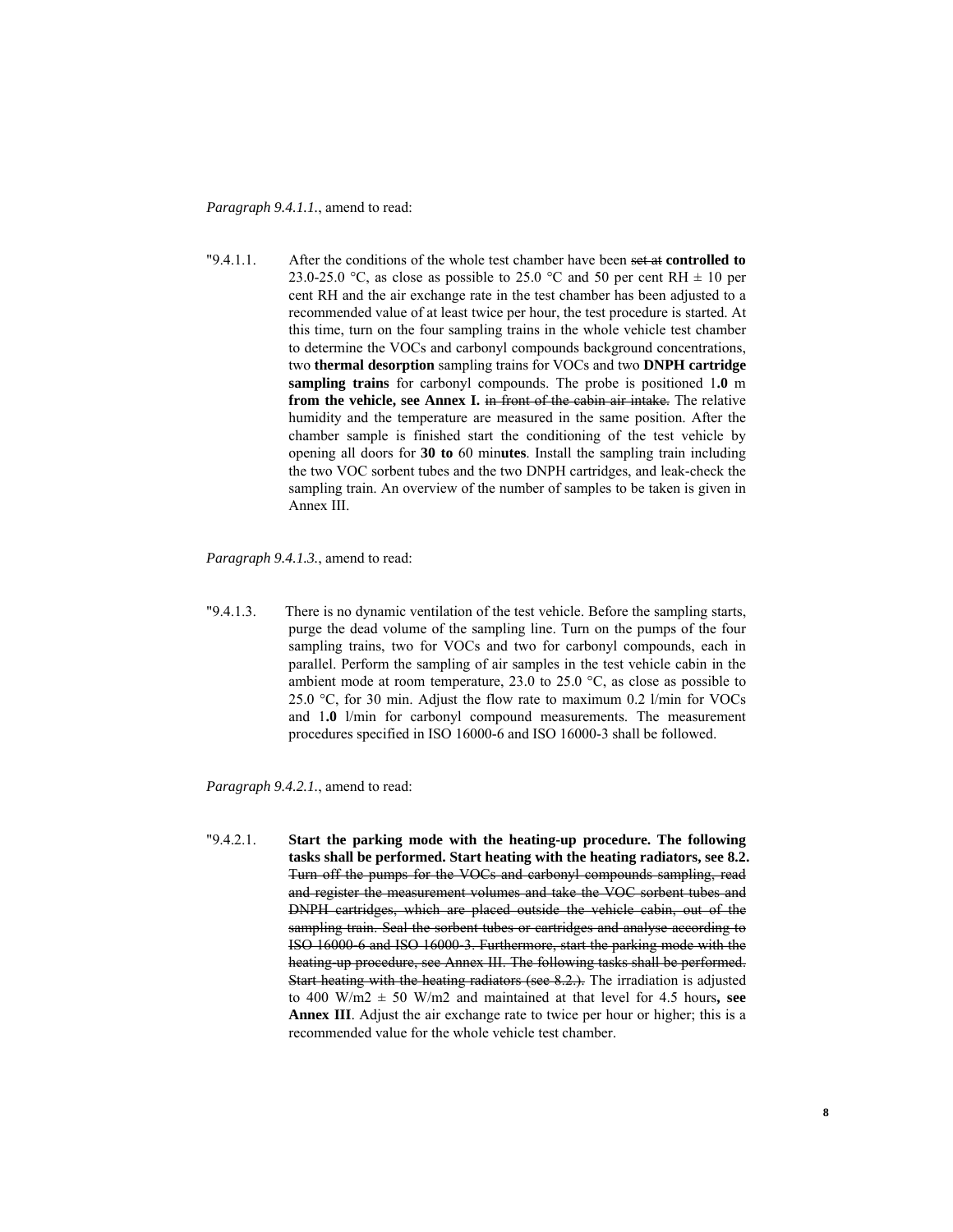*Paragraph 9.4.2.2.*, amend to read:

"9.4.2.2. Install the two DNPH cartridges in the two sampling trains for the test vehicle measurement and two for the whole vehicle test chamber. Before the sampling begins, check the sampling train for leaks, see 8.3.3. and purge the dead volume. Turn the pumps of the four sampling trains on. Perform formaldehyde sampling in the test vehicle cabin at elevated temperatures for 30 min. The flow rate is adjusted to maximum 1**.0** l/min for carbonyl compound measurements. The measurement procedure specified in ISO 16000-3 (carbonyl compounds) shall be followed.

*Paragraph 9.4.3.2.*, amend to read:

"9.4.3.2. Open the driver's door, start the engine. Engine must be running during  $30\pm 2$ min at idling speed with the minimum frequency of idling, declared by the manufacturer. After 1 min engine running close the driver's door. The doors and windows of test vehicle shall be closed during the whole mode. Forced ventilation system of test vehicle shall be off. Turn on the air conditioning**. Set vehicle temperature at 23.0 °C in case of an automatic conditioning or lowest operation for semi-automatic and manual conditioning systems. For test vehicles without automatic air-conditioning systems, the fan is in highest performance mode with fresh-air ventilation, see Annex III. Close the drivers' doors. Complete these steps of the procedure in 60 seconds; meaning, after a maximum of 60 seconds of engine running the driver's door shall be closed. The doors and windows of test vehicle shall remain closed during the entire driving mode. Engine must be running during the entire mode at the vehicle's idling speed with the minimum frequency of idling declared by the manufacturer.** in less than 60 s (at 23 °C in case of automatic conditioning or lowest operation for semiautomatic and manual conditioning systems; for test vehicles without automatic air-conditioning systems, the fan is in highest performance mode with fresh-air ventilation) (see Annex III).

*Paragraph 9.4.3.3.*, amend to read:

"9.4.3.3. After 1-2 min of engine operation, **60 seconds of closing the door,** turn on the pumps of the four sampling trains**,** (two for VOCs and two for carbonyl compounds, each in parallel). The sampling of air samples in the test vehicle cabin is performed at elevated temperature for 30 min. The flow rate is adjusted to maximum 0.2 l/min for VOCs and 1**.0** l/min for carbonyl compound measurements. The measurement procedures specified in ISO 16000-6 (VOCs) and ISO 16000-3 (carbonyl compounds) shall be followed.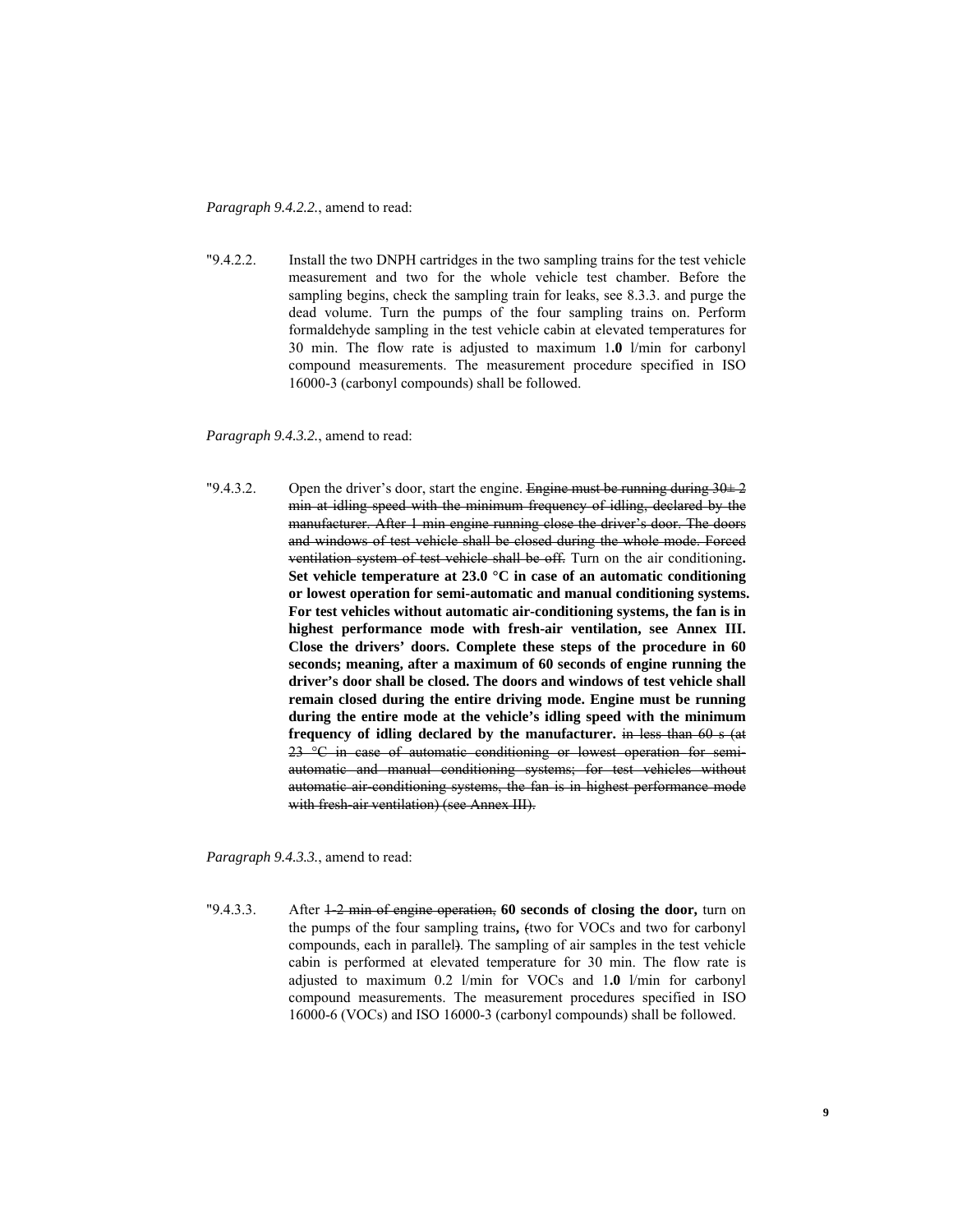*Paragraph 9.4.3.4.*, amend to read:

"9.4.3.4. At the same time, turn on the four sampling trains in the whole vehicle test chamber to determine the VOCs and carbonyl compounds background concentrations (two sampling trains for VOCs and two for carbonyl compounds).

> 9.4.3.5. Turn off the engine. Stop the pumps of the sampling trains and the heating radiators/lamps. The sampling volumes shall be read and registered. The VOC sorbent tubes and DNPH cartridges shall be taken out of the sampling train for the analysis as specified in ISO 16000-6 and ISO 16000-3. Stop the continuous measurements for temperature and relative humidity. This is the end of the test mode.

*Paragraph 10.*, amend to read:

"10. Calculation, presentation of results, and precision and uncertainty

Calculation and presentation of results are performed according to ISO 16000-6 and ISO 16000-3. The precision and uncertainty shall also be followed as specified in ISO 16000-6 and ISO 16000-3. There is an informative test report (see Annex IV) which **Data reporting shall use the format in Annex IV. Additions to the report** should be agreed on between the client and the laboratory.

*Paragraph 11.*, amend to read:

"11. Performance characteristics

The detection limits and standard deviations for VOCs given in ISO 16000-6 and for carbonyl compounds in ISO 16000-3 are **shall be** met in this measurement procedure. The condition to meet these performance characteristics is that there are no contaminations or sink effects in the sampling lines. This shall be proven before the measurements and shall be documented.

*Paragraph 12.*, amend to read:

"12. Quality assurance/quality control

An appropriate level of quality control shall be employed following ISO 16000-3 and ISO 16000-6, namely:

(a) Field blanks are prepared according to 9.2.4.;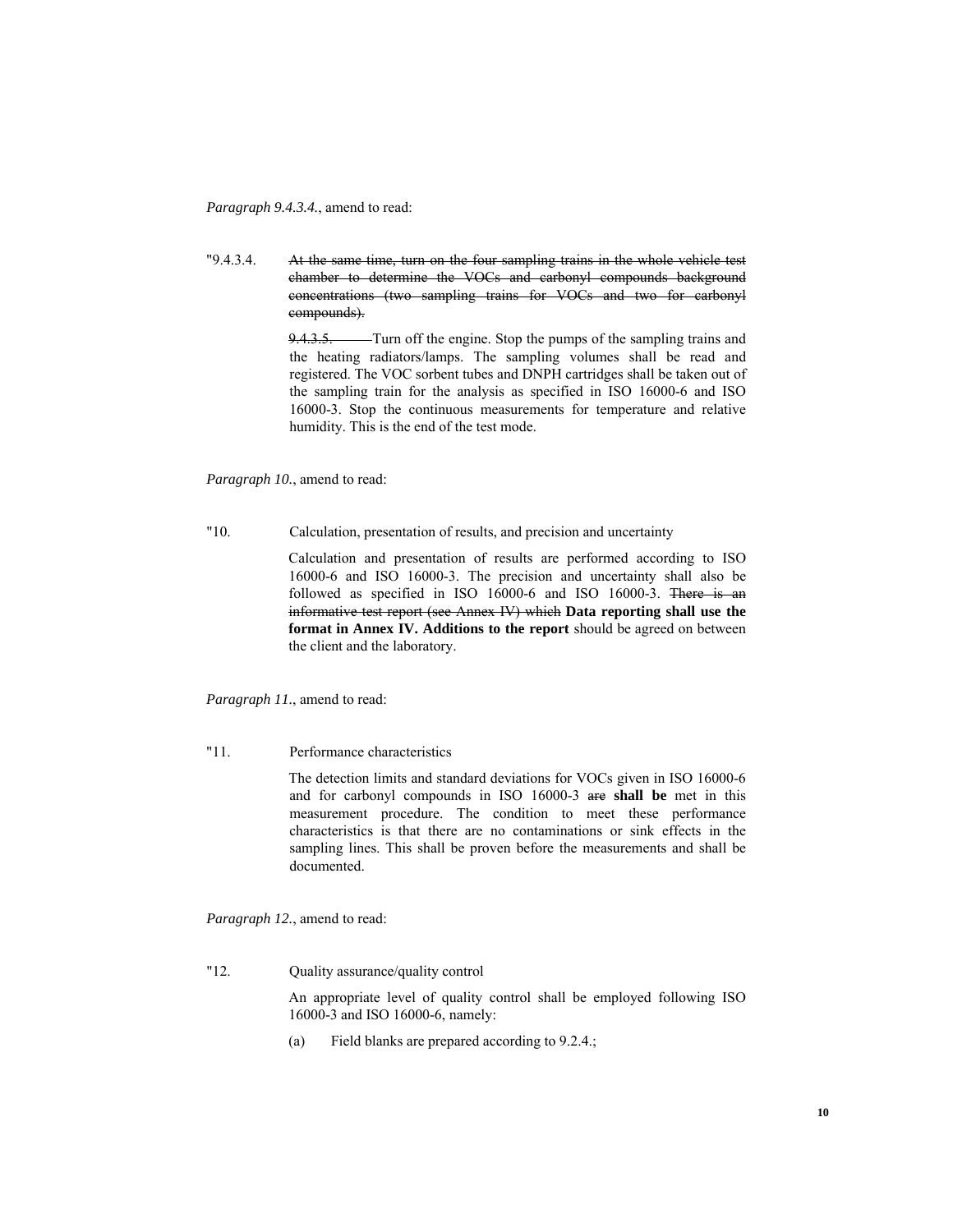- (b) The field blank level is acceptable if artefact peaks are no greater than 10 per cent of the typical areas of the substances **VOCs and carbonyl compounds** of interest;
- (c) Desorption efficiency of VOCs and carbonyl compounds should be checked according to ISO 16000-3 and ISO 16000-6;
- (d) The collection efficiency can be assessed by using back-up tubes or taking samples of different sampling volumes less than the safe sampling volume;
- (e) Repeatability of the measuring method shall be determined, e.g. using collection and analysis of duplicate samples — a coefficient of variation  $\leq 15$  per cent (ISO 16000-3 and ISO 16000-6) from the duplicate measurements should be reached;
- (f) The recovery of C6 to C16 hydrocarbons shall be 95 per cent mass fraction (ISO 16000-6);
- (g) Documentation illustrating traceable calibrations for temperature, humidity, and flow measurements.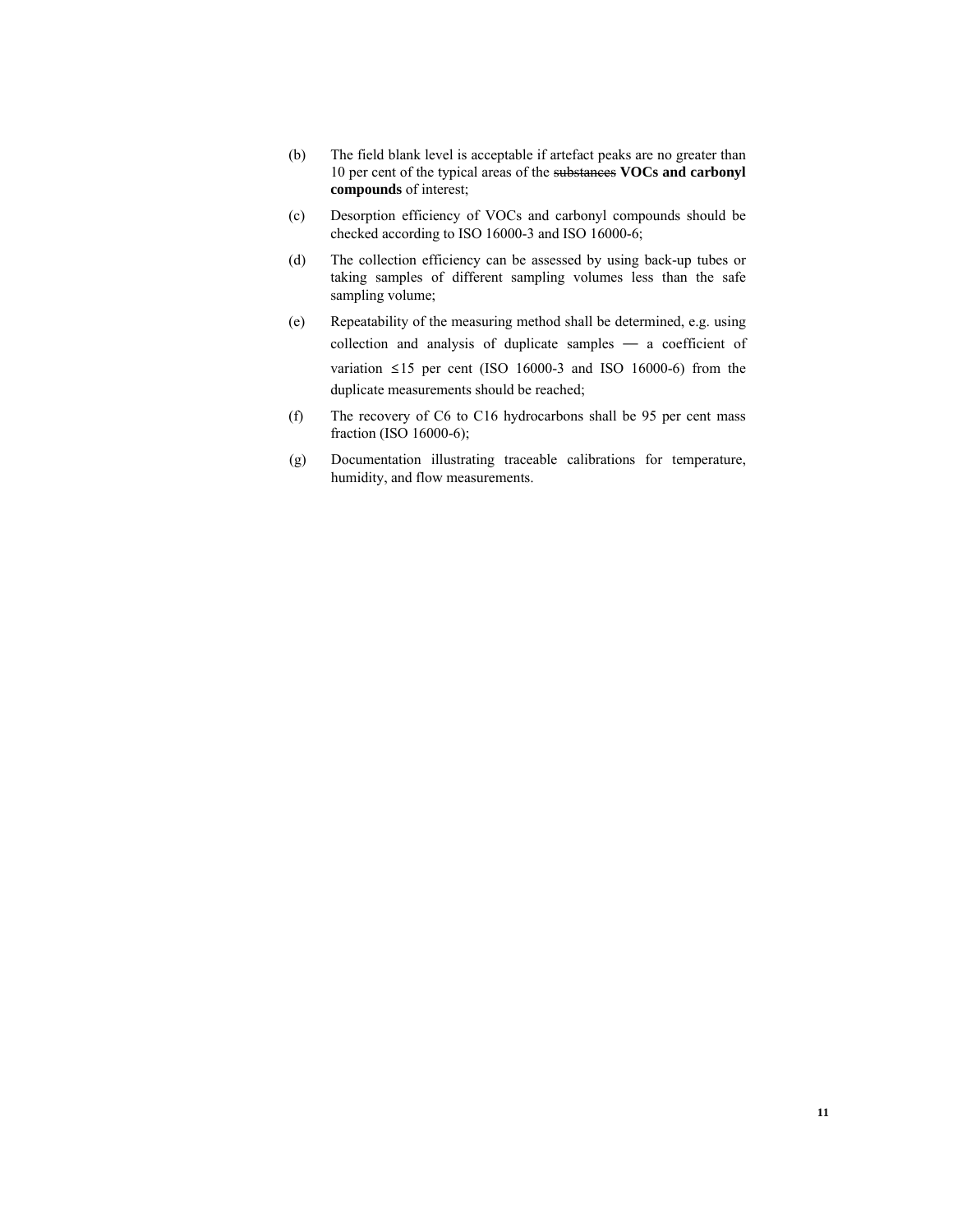## *Annex III*, amend to read:

Test schedule

| Modes                                                          | Ambient<br>Parking<br>Mode<br>Mode                           |                                                        |                                                        |                        |               |                         | Driving<br>Mode                           |                         |  |
|----------------------------------------------------------------|--------------------------------------------------------------|--------------------------------------------------------|--------------------------------------------------------|------------------------|---------------|-------------------------|-------------------------------------------|-------------------------|--|
| Supplementary<br>Phases                                        | Temperature<br>Precondition                                  | <b>VOC</b><br>Sample<br>Soak<br>Sample<br>Precondition |                                                        |                        |               | Soak                    | Sample                                    | Sample                  |  |
| Duration                                                       | 24<br>Hours                                                  | 30<br>Minutes                                          | 30 to 60<br>$16 (+/- 1)$<br>Minutes<br>Hours           |                        | 30<br>Minutes | $\overline{4}$<br>Hours | 30<br>Minutes                             | 30<br>Minutes           |  |
| Start Time (hh:mm),<br>Target times assume<br>minimum of range | 00:00                                                        | 24:00<br>25:00<br>24:30<br>41:00                       |                                                        |                        | 41:30         | 45:30                   | 46:00                                     |                         |  |
| Chamber<br>Temperature                                         | 20 °C to<br>30 °C                                            |                                                        | 23.0 °C to 25.0 °C, as close as possible to<br>25.0 °C |                        |               |                         | As close as possible to 25.0 $^{\circ}$ C |                         |  |
| <b>Chamber Humidity</b>                                        |                                                              |                                                        | 50 % RH $\pm$ 10 % RH                                  |                        |               |                         | As close as possible to 50 % RH           |                         |  |
| Solar Load                                                     |                                                              |                                                        | <b>OFF</b>                                             |                        |               |                         | $400 \pm 50$ W/m <sup>2</sup>             |                         |  |
| Vehicle Age                                                    |                                                              | $28 \pm 5$ days and less than 80 km                    |                                                        |                        |               |                         |                                           |                         |  |
| Vehicle Doors                                                  |                                                              | <b>OPEN</b><br><b>CLOSED</b><br><b>CLOSED</b>          |                                                        |                        |               |                         |                                           | <b>OPEN</b><br>$<1$ min |  |
| Vehicle Windows                                                |                                                              | <b>CLOSED</b>                                          |                                                        |                        |               |                         |                                           |                         |  |
| Vehicle Engine                                                 | <b>OFF</b>                                                   |                                                        |                                                        |                        |               |                         |                                           | <b>ON</b>               |  |
| Vehicle Climate<br>Settings<br>Auto or Manual<br>Systems       |                                                              | Auto or<br><b>OFF</b>                                  |                                                        |                        |               |                         |                                           |                         |  |
| Air Conditioning                                               |                                                              |                                                        |                                                        | <b>OFF</b>             |               |                         |                                           | <b>ON</b>               |  |
| Fan                                                            |                                                              |                                                        |                                                        | <b>OFF</b>             |               |                         |                                           | Auto or<br>High         |  |
| Temperature Setting                                            | 23 °C or<br>Lowest<br><b>OFF</b><br><b>But Not</b><br>MAX AC |                                                        |                                                        |                        |               |                         |                                           |                         |  |
| Air Inlet Position                                             |                                                              |                                                        |                                                        | <b>OPEN</b>            |               |                         |                                           | Auto                    |  |
| Outlet Vents and<br>Position                                   |                                                              |                                                        |                                                        | Fully OPEN and Upright |               |                         |                                           |                         |  |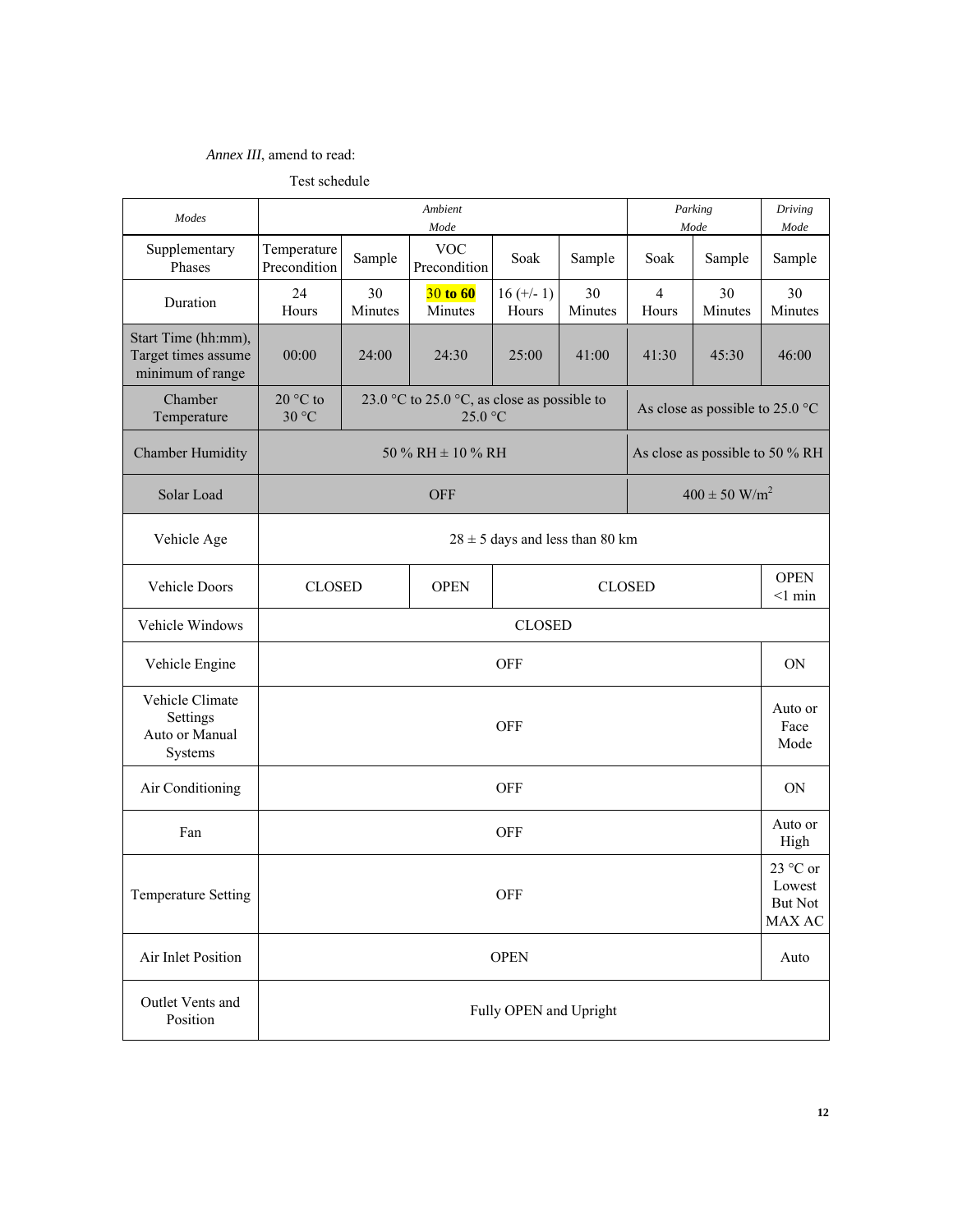| <b>Modes</b>                                                |                                  | Ambient<br>Mode |                                  | Mode | Parking                          | Driving<br>Mode                  |
|-------------------------------------------------------------|----------------------------------|-----------------|----------------------------------|------|----------------------------------|----------------------------------|
| Total Tube Samples <sup>1</sup><br>Vehicle                  |                                  |                 | $\overline{2}$                   |      |                                  | $\overline{2}$                   |
| Total Tube Samples <sup>1</sup><br>Chamber                  | $\overline{2}$                   |                 |                                  |      |                                  |                                  |
| <b>Total Tube</b><br>Samples $^{1,2}$<br><b>Field Blank</b> | $\overline{2}$                   |                 |                                  |      |                                  |                                  |
| Tube Sampling<br>Times                                      | 30<br>Minutes                    |                 | 30<br>Minutes                    |      | 30<br>Minutes                    | 30<br>Minutes                    |
| Tube Sampling<br>Flow Rate Ranges <sup>3</sup>              | $0.1$ L/min<br>to<br>$0.2$ L/min |                 | $0.1$ L/min<br>to<br>$0.2$ L/min |      | $0.1$ L/min<br>to<br>$0.2$ L/min | $0.1$ L/min<br>to<br>$0.2$ L/min |
| Tube Sampling<br>Volume Ranges <sup>3</sup>                 | 3 L to 6 L                       |                 | 3 L to 6 L                       |      | 3 L to 6 L                       | 3 L to 6 L                       |
| <b>Total Cartridge</b><br>Samples <sup>1</sup><br>Vehicle   |                                  |                 | $\overline{2}$                   |      | 2                                | $\overline{2}$                   |
| <b>Total Cartridge</b><br>Samples <sup>1</sup><br>Chamber   | $\overline{2}$                   |                 |                                  |      |                                  |                                  |
| <b>Total Cartridge</b><br>Samples $^{1,2}$<br>Field Blank   | $\overline{2}$                   |                 |                                  |      |                                  |                                  |
| Cartridge Sampling<br>Times                                 | 30<br>Minutes                    |                 | 30<br>Minutes                    |      | 30<br>Minutes                    | 30<br>Minutes                    |
| Cartridge Sampling<br>Flow Rate Ranges <sup>3</sup>         | $0.4$ L/min<br>to<br>$1.0$ L/min |                 | $0.4$ L/min<br>to<br>$1.0$ L/min |      | $0.4$ L/min<br>to<br>$1.0$ L/min | $0.4$ L/min<br>to<br>$1.0$ L/min |
| Cartridge Sample<br>Volume Ranges <sup>3</sup>              | 12L<br>To<br>30 L                |                 | 12L<br>To<br>30L                 |      | 12L<br>T <sub>o</sub><br>30L     | 12L<br>To<br>30L                 |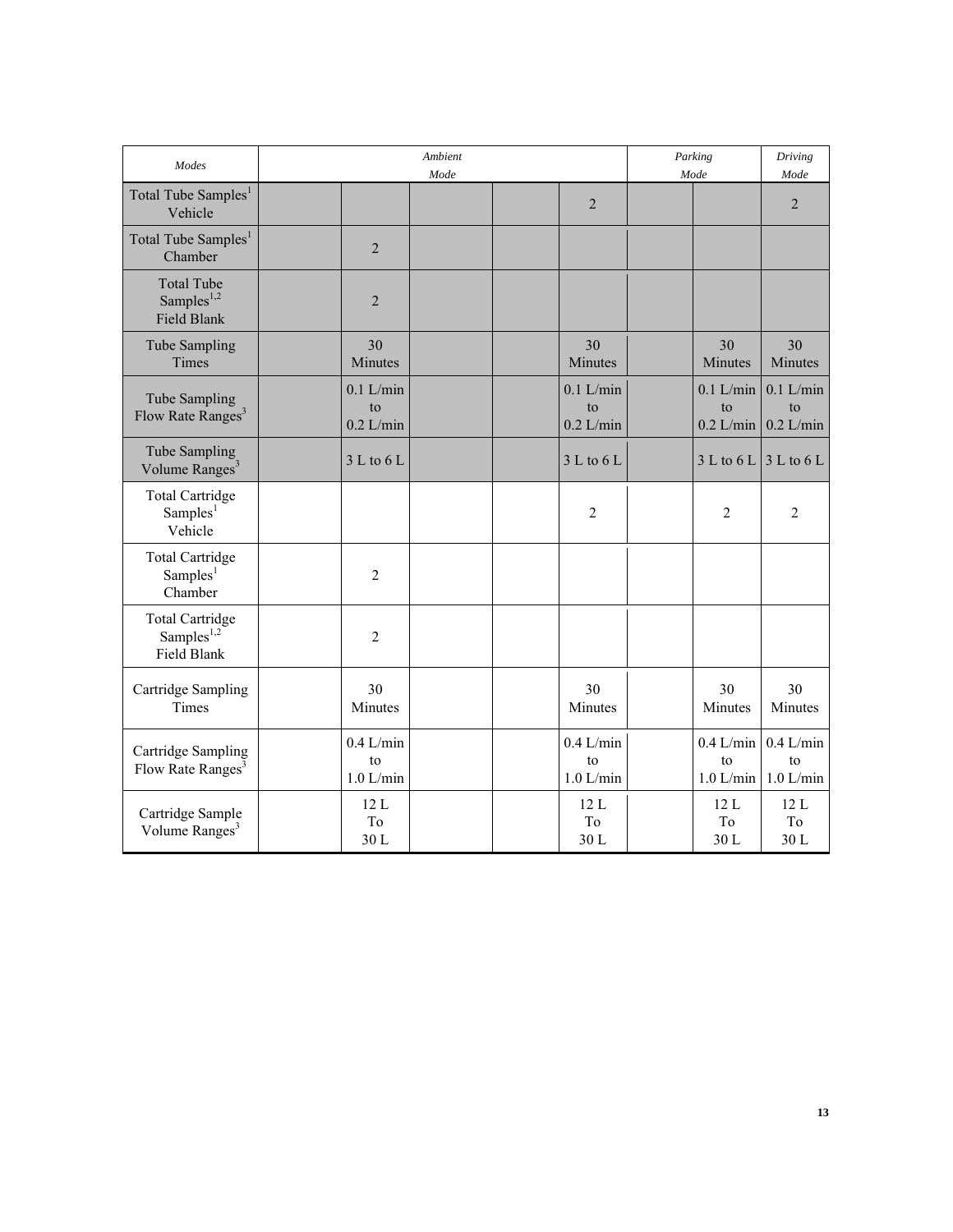## *Annex IV*, amend to read:

| Line<br>#                | Parameter                                        | <b>Basic Data</b><br>Type<br>[A=Alpha or<br>$N = N$ umeric<br>(max length,<br>fractional<br>digits)] | Data Type<br><i>Enumeration</i><br>String,<br>Decimal,<br>Integer] | Total<br>Digits | Fractional<br>Digits | Minimum<br>Value | Maximum<br>Value | Allowed Values for:<br>Enumeration or<br>Description or Units                                                                                                               |
|--------------------------|--------------------------------------------------|------------------------------------------------------------------------------------------------------|--------------------------------------------------------------------|-----------------|----------------------|------------------|------------------|-----------------------------------------------------------------------------------------------------------------------------------------------------------------------------|
| 1                        | Process Code                                     | N(2)                                                                                                 | Integer                                                            |                 |                      | $\theta$         | 99               | Version of Test Report.<br>1st dataset is N=0,<br>highest value is the<br>latest correction of<br>existing dataset                                                          |
| $\overline{c}$           | Name of<br>Witness                               | A(250)                                                                                               | String                                                             |                 |                      |                  |                  | Only if applicable. Full<br>name of witness,<br>company name and<br>contact information for<br>certification of test. Use<br>"Self Certified" if no<br>witness is required. |
| 3                        | Test ID Code                                     | A(50)                                                                                                | String                                                             |                 |                      |                  |                  | Serial Test<br>Identification                                                                                                                                               |
| $\overline{\mathcal{A}}$ | Name of Vehicle<br>Test Operator(s)              | A(50)                                                                                                | String                                                             |                 |                      |                  |                  | Given (First) and<br>Family (Last) Names                                                                                                                                    |
| 5                        | Name of<br><b>Analytical Test</b><br>Operator(s) | A(50)                                                                                                | String                                                             |                 |                      |                  |                  | First and last name of<br>test operator                                                                                                                                     |
| 6                        | Vehicle<br>Laboratory and<br>Address             | A(200)                                                                                               | String                                                             |                 |                      |                  |                  | Name of Vehicle Test<br>Laboratory, Street, City,<br>State, Country, Postal<br>(ZIP) Code                                                                                   |
| 7                        | Analytical<br>Laboratory and<br>Address          | A(200)                                                                                               | <b>String</b>                                                      |                 |                      |                  |                  | <b>Name of Sample Test</b><br><b>Laboratory, Street,</b><br><b>City, State, Country,</b><br><b>Postal (ZIP) Code</b>                                                        |
| $\,8\,$                  | Valid or Void                                    | A(5)                                                                                                 | String                                                             |                 |                      |                  |                  | Enter if the test value is<br>void or valid                                                                                                                                 |
| 9                        | <b>Test Comments</b>                             | A(1000)                                                                                              | String                                                             |                 |                      |                  |                  | <b>Test Report Comments</b>                                                                                                                                                 |
| <b>10</b>                | <b>Production</b><br><b>Date</b>                 | A(10)                                                                                                | <b>String</b>                                                      |                 |                      | Π                |                  | Ref. ISO 8601 (e.g.<br><b>YYYY-MM-DD</b> )                                                                                                                                  |
| $\overline{\mathbf{11}}$ | <b>Transportation</b><br><b>Date</b>             | A(10)                                                                                                | <b>String</b>                                                      |                 | I                    | Ι                |                  | <b>Ref. ISO 8601 (e.g.</b><br><b>YYYY-MM-DD</b> )                                                                                                                           |
| $\overline{\mathbf{12}}$ | <b>Storage Date</b>                              | A(10)                                                                                                | <b>String</b>                                                      |                 |                      |                  |                  | Ref. ISO 8601 (e.g.<br><b>YYYY-MM-DD</b> )                                                                                                                                  |
| <b>13</b>                | <b>Preconditioning</b><br><b>Date</b>            | A(10)                                                                                                | <b>String</b>                                                      | L               | $\blacksquare$       | I                |                  | Ref. ISO 8601 (e.g.<br><b>YYYY-MM-DD)</b>                                                                                                                                   |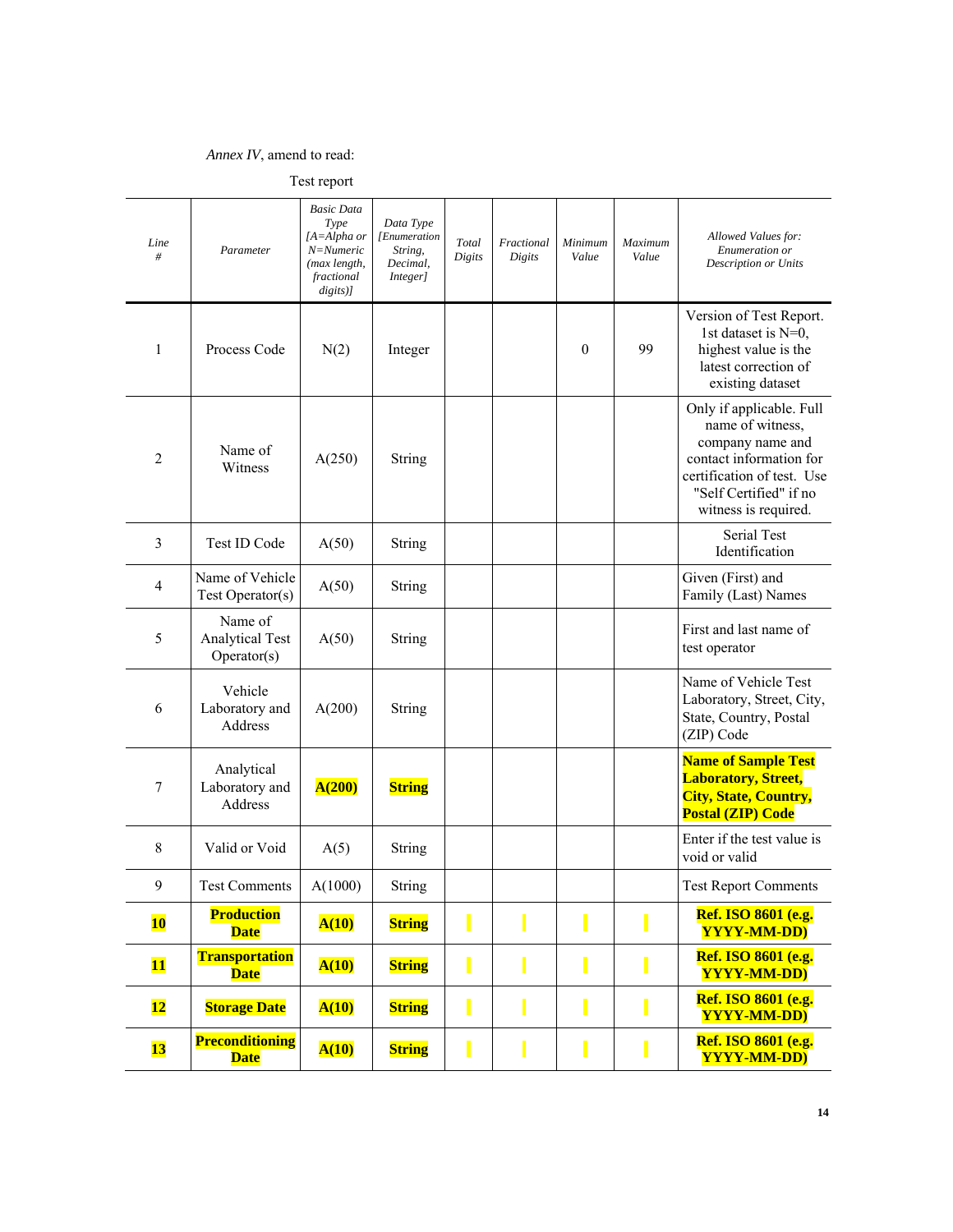| Line<br>#       | Parameter                                              | <b>Basic Data</b><br>Type<br>[A=Alpha or<br>N=Numeric<br>(max length,<br>fractional<br>$disits)$ ] | Data Type<br>[Enumeration<br>String,<br>Decimal,<br>Integer] | Total<br>Digits | Fractional<br>Digits | Minimum<br>Value | Maximum<br>Value | Allowed Values for:<br>Enumeration or<br><b>Description or Units</b>                                                                                                                                                                                                                                                                   |
|-----------------|--------------------------------------------------------|----------------------------------------------------------------------------------------------------|--------------------------------------------------------------|-----------------|----------------------|------------------|------------------|----------------------------------------------------------------------------------------------------------------------------------------------------------------------------------------------------------------------------------------------------------------------------------------------------------------------------------------|
| 14              | <b>Vehicle Test</b><br><b>Date</b>                     | A(10)                                                                                              | <b>String</b>                                                |                 |                      |                  |                  | Ref. ISO 8601 (e.g.<br>YYYY-MM-DD)                                                                                                                                                                                                                                                                                                     |
| <b>15</b>       | <b>Analytical Test</b><br><b>Date</b>                  | A(10)                                                                                              | <b>String</b>                                                | I               |                      |                  |                  | Ref. ISO 8601 (e.g.<br><b>YYYY-MM-DD</b> )                                                                                                                                                                                                                                                                                             |
| 16              | <b>Elapsed days</b><br>from the<br>production date     | N(3)                                                                                               | <b>Integer</b>                                               | I               |                      |                  |                  | Time in days from<br>production to end of<br>sampling                                                                                                                                                                                                                                                                                  |
| $17 - 20^{(1)}$ | .                                                      | .                                                                                                  | $\cdots$                                                     |                 |                      |                  |                  | $\cdots$                                                                                                                                                                                                                                                                                                                               |
| 21              | Manufacturer<br>Name                                   | A(50)                                                                                              | String                                                       |                 |                      |                  |                  | Original Equipment<br>Manufacturer (OEM)                                                                                                                                                                                                                                                                                               |
| 22              | <b>Factory Name</b>                                    | A(50)                                                                                              | String                                                       |                 |                      |                  |                  | Place of Manufacturer                                                                                                                                                                                                                                                                                                                  |
| 23              | Vehicle<br>Identification<br>Number                    | A(17)                                                                                              | String                                                       |                 |                      |                  |                  | 17-character vehicle<br>identification number<br>(VIN)                                                                                                                                                                                                                                                                                 |
| 24              | <b>Vehicle Class</b><br>(Category 1-1<br>Vehicle Only) | A(1)                                                                                               | Enumeration                                                  |                 |                      |                  |                  | $A = Mini$ Vehicle<br>$B = Small$ Vehicle<br>$C =$ Medium Vehicle<br>$D = Large Vehicle$<br>$E =$ Executive Vehicle<br>$F =$ Luxury Vehicle<br>$J =$ Sport Utility Vehicle<br>(including off-road<br>vehicles)<br>$M = Multi-Purpose$<br>Vehicle<br>$S =$ Sports Vehicle<br>$P = Small$ Pickup Truck<br>$T = Standard Pickup$<br>Truck |
| 25              | Model Name                                             | A(50)                                                                                              | String                                                       |                 |                      |                  |                  | Manufacturer's Model<br>Name                                                                                                                                                                                                                                                                                                           |
| 26              | <b>Exterior Color</b>                                  | A(50)                                                                                              | <b>String</b>                                                |                 |                      |                  |                  | Paint Color                                                                                                                                                                                                                                                                                                                            |
| 27              | Interior Color                                         | A(50)                                                                                              | <b>String</b>                                                |                 |                      |                  |                  | Seat Trim Color                                                                                                                                                                                                                                                                                                                        |
| 28              | Interior Seat<br>Material Type                         | A(50)                                                                                              | String                                                       |                 |                      |                  |                  | Description of Seat<br>Cover Material (e.g.<br>Leather, Cloth, color,<br>etc.)                                                                                                                                                                                                                                                         |
| 29              | Odometer<br>Reading                                    | N(5)                                                                                               | Integer                                                      |                 |                      |                  |                  | Distance traveled [km]<br>should be <80 km                                                                                                                                                                                                                                                                                             |
| 30              | Vehicle History                                        | A(50)                                                                                              | String                                                       |                 |                      |                  |                  | Optional Description of<br><b>Test Vehicle</b>                                                                                                                                                                                                                                                                                         |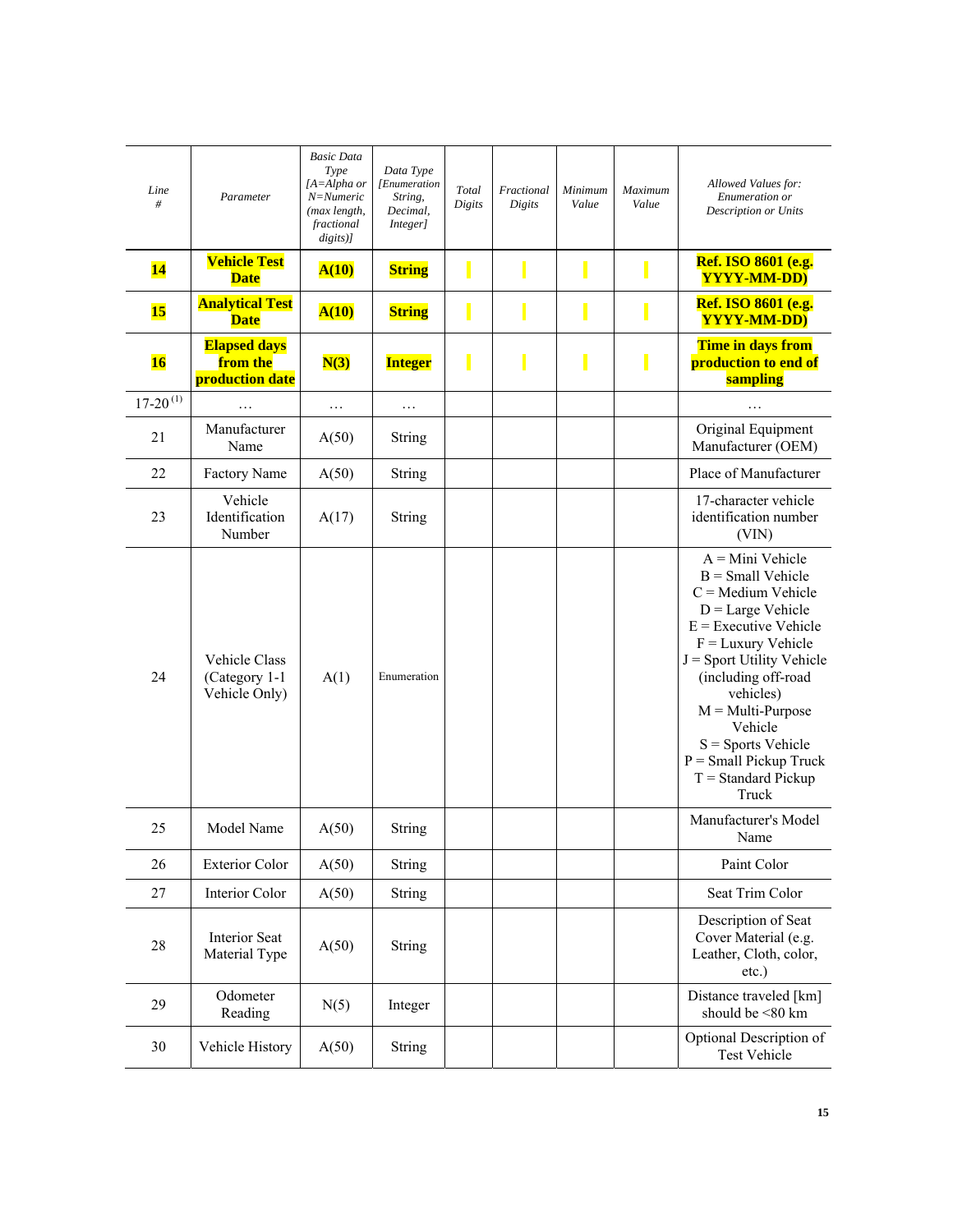| Line<br>#       | Parameter                                             | <b>Basic Data</b><br>Type<br>[A=Alpha or<br>N=Numeric<br>(max length,<br>fractional<br>$disits)$ ] | Data Type<br>[Enumeration<br>String,<br>Decimal,<br>Integer] | Total<br>Digits | Fractional<br>Digits | Minimum<br>Value | Maximum<br>Value | Allowed Values for:<br>Enumeration or<br>Description or Units  |
|-----------------|-------------------------------------------------------|----------------------------------------------------------------------------------------------------|--------------------------------------------------------------|-----------------|----------------------|------------------|------------------|----------------------------------------------------------------|
| 31              | Climate Control<br>System<br>Type/Characteri<br>stics | A(20)                                                                                              | String                                                       |                 |                      |                  |                  | Description of Climate<br>Control System                       |
| 32              | <b>AC</b> Operator<br>Control                         | A(1)                                                                                               | Enumerati<br>on                                              |                 |                      |                  |                  | $M =$ Manual<br>$A =$ Automatic                                |
| $33-49(1)$      | .                                                     | $\ldots$                                                                                           | .                                                            |                 |                      |                  |                  |                                                                |
| 50              | Chamber -<br>Formaldehyde                             | N(4,1)                                                                                             | Decimal                                                      | 5               | 1                    | 0.0              | 9999.9           | CAS#: 50-00-0<br>[ $\mu$ g/m <sup><math>\land</math>3]</sup>   |
| 51              | Chamber -<br>Acetaldehyde                             | N(4,1)                                                                                             | Decimal                                                      | 5               | $\mathbf{1}$         | 0.0              | 9999.9           | CAS#: 75-07-0<br>[ $\mu$ g/m <sup><math>\land</math>3]</sup>   |
| 52              | Chamber -<br>Acrolein                                 | N(4,1)                                                                                             | Decimal                                                      | 5               | 1                    | 0.0              | 9999.9           | CAS#: 107-02-8<br>[ $\mu$ g/m <sup><math>\land</math>3]</sup>  |
| 53              | Chamber -<br>Benzene                                  | N(4,1)                                                                                             | Decimal                                                      | 5               | 1                    | 0.0              | 9999.9           | CAS#: 71-43-2<br>[ $\mu$ g/m <sup><math>\land</math></sup> 3]  |
| 54              | Chamber -<br>Toluene                                  | N(4,1)                                                                                             | Decimal                                                      | 5               | $\mathbf{1}$         | 0.0              | 9999.9           | CAS#: 108-88-3<br>[ $\mu$ g/m <sup><math>\land</math>3]</sup>  |
| 55              | Chamber -<br>Xylene                                   | N(4,1)                                                                                             | Decimal                                                      | 5               | $\mathbf{1}$         | 0.0              | 9999.9           | CAS#: 1330-20-7<br>[ $\mu$ g/m <sup><math>\land</math>3]</sup> |
| 56              | Chamber -<br>Ethylbenzene                             | N(4,1)                                                                                             | Decimal                                                      | 5               | $\mathbf{1}$         | 0.0              | 9999.9           | CAS#: 100-41-4<br>[ $\mu$ g/m <sup><math>\land</math>3]</sup>  |
| 57              | Chamber -<br>Styrene                                  | N(4,1)                                                                                             | Decimal                                                      | 5               | $\mathbf{1}$         | 0.0              | 9999.9           | CAS#: 100-42-5<br>[ $\mu$ g/m <sup><math>\land</math>3]</sup>  |
| $58 - 69^{(1)}$ | $\cdots$                                              | $\cdots$                                                                                           | Decimal                                                      | 6               | $\mathbf{1}$         | 0.0              | 99999.9          | .                                                              |
| $70\,$          | Blank -<br>Formaldehyde                               | N(4,1)                                                                                             | Decimal                                                      | 5               | $\mathbf{1}$         | $0.0\,$          | 9999.9           | CAS#: 50-00-0<br>[ $\mu$ g/m <sup><math>\land</math>3]</sup>   |
| 71              | Blank -<br>Acetaldehyde                               | N(4,1)                                                                                             | Decimal                                                      | 5               | $\mathbf{1}$         | $0.0\,$          | 9999.9           | CAS#: 75-07-0<br>[ $\mu$ g/m <sup><math>\land</math></sup> 3]  |
| 72              | Blank - Acrolein                                      | N(4,1)                                                                                             | Decimal                                                      | 5               | $\mathbf{1}$         | 0.0              | 9999.9           | CAS#: 107-02-8<br>[ $\mu$ g/m <sup><math>\land</math>3]</sup>  |
| 73              | Blank - Benzene                                       | N(4,1)                                                                                             | Decimal                                                      | 5               | $\mathbf{1}$         | $0.0\,$          | 9999.9           | CAS#: 71-43-2<br>[ $\mu$ g/m <sup><math>\land</math></sup> 3]  |
| 74              | Blank - Toluene                                       | N(4,1)                                                                                             | Decimal                                                      | 5               | $\mathbf{1}$         | 0.0              | 9999.9           | CAS#: 108-88-3<br>[ $\mu$ g/m <sup><math>\land</math></sup> 3] |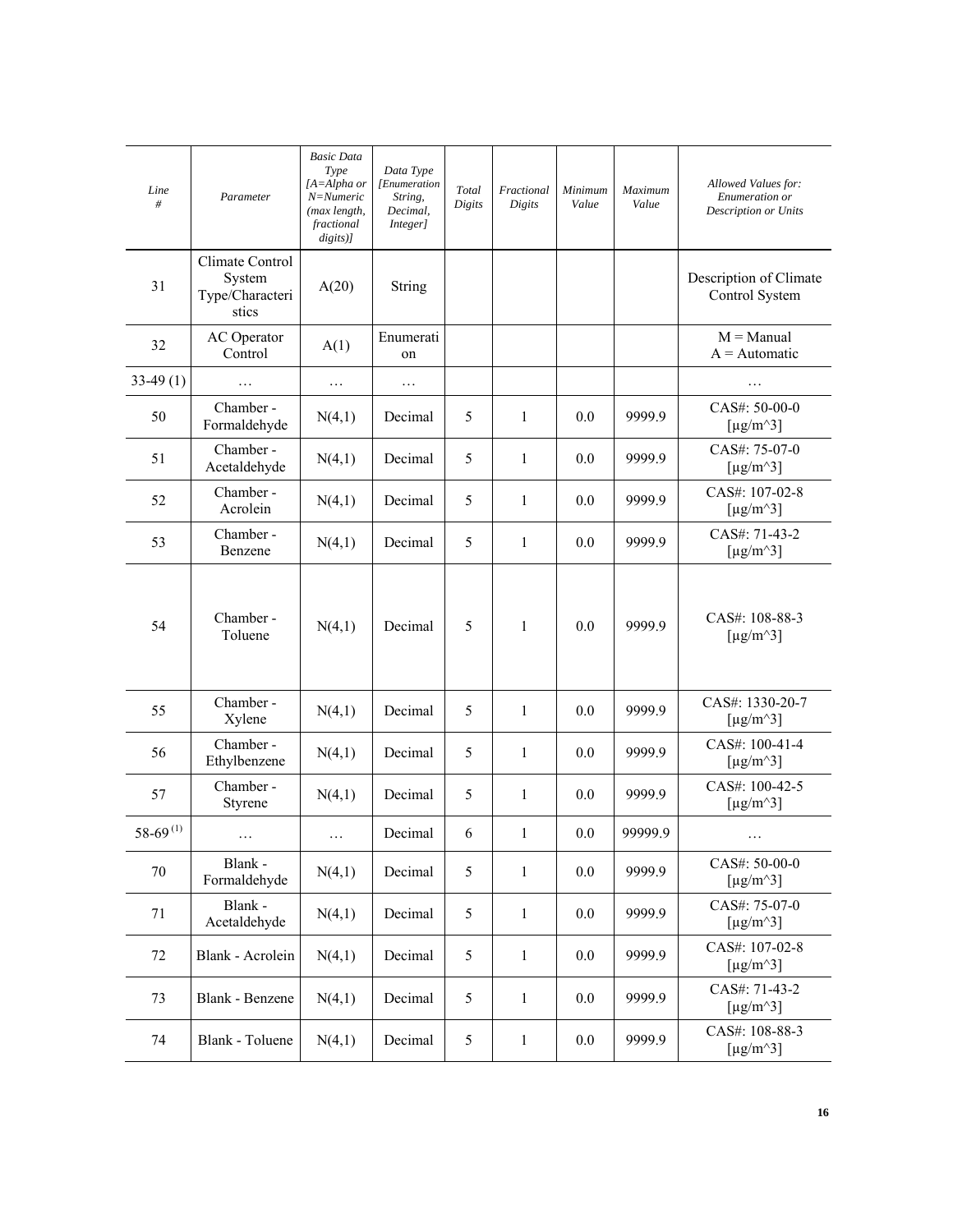| Line<br>#                  | Parameter                                 | <b>Basic Data</b><br>Type<br>[A=Alpha or<br>N=Numeric<br>(max length,<br>fractional<br>$disits)$ ] | Data Type<br>[Enumeration<br>String,<br>Decimal,<br>Integer] | Total<br>Digits | Fractional<br>Digits | Minimum<br>Value | Maximum<br>Value | Allowed Values for:<br>Enumeration or<br>Description or Units    |
|----------------------------|-------------------------------------------|----------------------------------------------------------------------------------------------------|--------------------------------------------------------------|-----------------|----------------------|------------------|------------------|------------------------------------------------------------------|
| 75                         | Blank - Xylene                            | N(4,1)                                                                                             | Decimal                                                      | 5               | $\mathbf{1}$         | 0.0              | 9999.9           | CAS#: 1330-20-7<br>[ $\mu$ g/m <sup><math>\land</math>3]</sup>   |
| 76                         | Blank -<br>Ethylbenzene                   | N(4,1)                                                                                             | Decimal                                                      | 5               | $\mathbf{1}$         | 0.0              | 9999.9           | CAS#: 100-41-4<br>[ $\mu$ g/m <sup><math>\land</math></sup> 3]   |
| 77                         | Blank - Styrene                           | N(4,1)                                                                                             | Decimal                                                      | 5               | $\mathbf{1}$         | 0.0              | 9999.9           | CAS#: 100-42-5<br>[ $\mu$ g/m <sup><math>\land</math>3]</sup>    |
| $78 - 89^{(1)}$            | .                                         | $\ldots$                                                                                           | Decimal                                                      | 6               | $\mathbf{1}$         | 0.0              | 99999.9          | .                                                                |
| 90                         | Ambient Mode<br>Vehicle -<br>Formaldehyde | N(4,1)                                                                                             | Decimal                                                      | 5               | $\mathbf{1}$         | 0.0              | 9999.9           | CAS#: 50-00-0<br>[ $\mu$ g/m <sup><math>\land</math></sup> 3]    |
| 91                         | Ambient Mode<br>Vehicle -<br>Acetaldehyde | N(4,1)                                                                                             | Decimal                                                      | 5               | 1                    | 0.0              | 9999.9           | CAS#: 75-07-0<br>[ $\mu$ g/m <sup><math>\land</math>3]</sup>     |
| 92                         | Ambient Mode<br>Vehicle -<br>Acrolein     | N(4,1)                                                                                             | Decimal                                                      | 5               | $\mathbf{1}$         | 0.0              | 9999.9           | $CAS#: 107-02-8$<br>[ $\mu$ g/m <sup><math>\land</math></sup> 3] |
| 93                         | Ambient Mode<br>Vehicle -<br>Benzene      | N(4,1)                                                                                             | Decimal                                                      | 5               | $\mathbf{1}$         | 0.0              | 9999.9           | CAS#: 71-43-2<br>[ $\mu$ g/m <sup><math>\land</math>3]</sup>     |
| 94                         | Ambient Mode<br>Vehicle -<br>Toluene      | N(4,1)                                                                                             | Decimal                                                      | 5               | 1                    | 0.0              | 9999.9           | CAS#: 108-88-3<br>[ $\mu$ g/m <sup><math>\land</math>3]</sup>    |
| 95                         | Ambient Mode<br>Vehicle - Xylene          | N(4,1)                                                                                             | Decimal                                                      | 5               | $\mathbf{1}$         | 0.0              | 9999.9           | CAS#: 1330-20-7<br>[ $\mu$ g/m <sup><math>\land</math>3]</sup>   |
| 96                         | Ambient Mode<br>Vehicle -<br>Ethylbenzene | N(4,1)                                                                                             | Decimal                                                      | 5               | 1                    | 0.0              | 9999.9           | CAS#: 100-41-4<br>[ $\mu$ g/m <sup><math>\land</math>3]</sup>    |
| 97                         | Ambient Mode<br>Vehicle -<br>Styrene      | N(4,1)                                                                                             | Decimal                                                      | 5               | $\mathbf{1}$         | 0.0              | 9999.9           | CAS#: 100-42-5<br>[ $\mu$ g/m^3]                                 |
| $98-109^{(1)}$             |                                           | $\ldots$                                                                                           | Decimal                                                      | 6               | $\mathbf{1}$         | 0.0              | 99999.9          | $\cdots$                                                         |
| 110                        | Parking Mode<br>Vehicle -<br>Formaldehyde | N(4,1)                                                                                             | Decimal                                                      | 5               | 1                    | 0.0              | 9999.9           | CAS#: 50-00-0<br>[ $\mu$ g/m <sup><math>\land</math>3]</sup>     |
| $111 - 129$ <sup>(1)</sup> | $\ldots$                                  | $\ldots$                                                                                           | Decimal                                                      | 6               | $\mathbf{1}$         | 0.0              | 99999.9          | .                                                                |
| 130                        | Driving Mode<br>Vehicle -<br>Formaldehyde | N(4,1)                                                                                             | Decimal                                                      | 5               | $\mathbf{1}$         | 0.0              | 9999.9           | CAS#: 50-00-0<br>[ $\mu$ g/m <sup><math>\land</math>3]</sup>     |
| 131                        | Driving Mode<br>Vehicle -<br>Acetaldehyde | N(4,1)                                                                                             | Decimal                                                      | 5               | $\mathbf{1}$         | 0.0              | 9999.9           | CAS#: 75-07-0<br>[ $\mu$ g/m <sup><math>\land</math>3]</sup>     |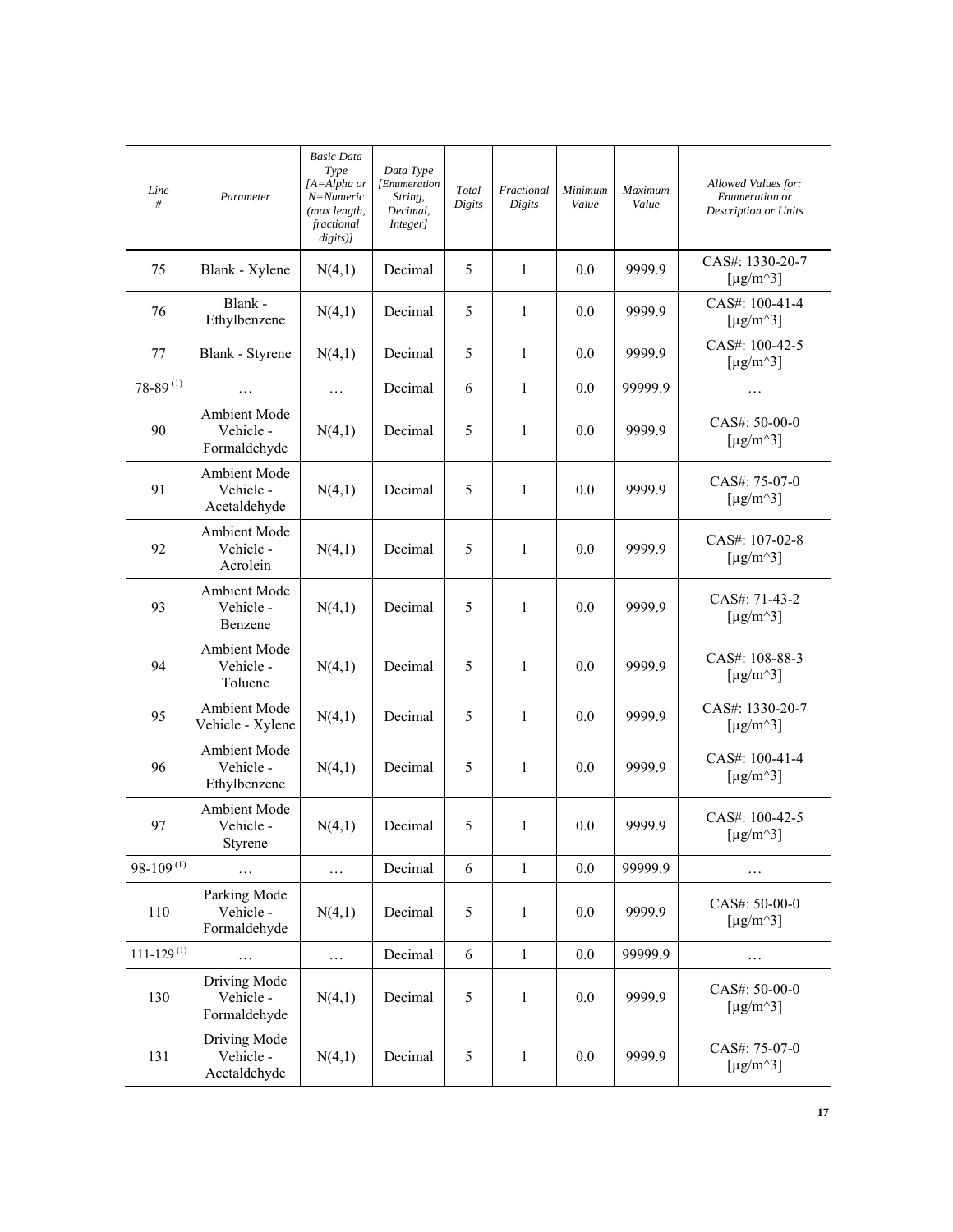| Line            | Parameter                                                         | <b>Basic Data</b><br>Type<br>$[A=Alpha or$<br>N=Numeric | Data Type<br>[Enumeration<br>String, | Total                   | Fractional              | Minimum | Maximum     | Allowed Values for:<br>Enumeration or                           |
|-----------------|-------------------------------------------------------------------|---------------------------------------------------------|--------------------------------------|-------------------------|-------------------------|---------|-------------|-----------------------------------------------------------------|
| #               |                                                                   | (max length,<br>fractional<br>$disits)$ ]               | Decimal,<br>Integer]                 | Digits                  | Digits                  | Value   | Value       | Description or Units                                            |
| 132             | Driving Mode<br>Vehicle -<br>Acrolein                             | N(4,1)                                                  | Decimal                              | 5                       | 1                       | 0.0     | 9999.9      | CAS#: 107-02-8<br>[ $\mu$ g/m <sup><math>\land</math></sup> 3]  |
| 133             | Driving Mode<br>Vehicle -<br>Benzene                              | N(4,1)                                                  | Decimal                              | 5                       | $\mathbf{1}$            | 0.0     | 9999.9      | CAS#: 71-43-2<br>[ $\mu$ g/m <sup><math>\land</math>3]</sup>    |
| 134             | Driving Mode<br>Vehicle -<br>Toluene                              | N(4,1)                                                  | Decimal                              | 5                       | $\mathbf{1}$            | 0.0     | 9999.9      | CAS#: 108-88-3<br>[ $\mu$ g/m <sup><math>\land</math></sup> 3]  |
| 135             | Driving Mode<br>Vehicle - Xylene                                  | N(4,1)                                                  | Decimal                              | 5                       | 1                       | 0.0     | 9999.9      | CAS#: 1330-20-7<br>[ $\mu$ g/m <sup><math>\land</math>3]</sup>  |
| 136             | Driving Mode<br>Vehicle -<br>Ethylbenzene                         | N(4,1)                                                  | Decimal                              | 5                       | $\mathbf{1}$            | 0.0     | 9999.9      | $CAS#: 100-41-4$<br>[ $\mu$ g/m <sup><math>\land</math>3]</sup> |
| 137             | Driving Mode<br>Vehicle -<br>Styrene                              | N(4,1)                                                  | Decimal                              | 5                       | $\mathbf{1}$            | 0.0     | 9999.9      | CAS#: 100-42-5<br>[ $\mu$ g/m <sup><math>\land</math></sup> 3]  |
| $138-149^{(1)}$ |                                                                   | $\ldots$                                                | Decimal                              | 6                       | $\mathbf{1}$            | 0.0     | 99999.9     | $\ldots$                                                        |
|                 | <b>Storage</b>                                                    |                                                         |                                      |                         |                         |         |             |                                                                 |
| <b>150</b>      | <b>Temperature</b>                                                | N(2,1)                                                  | <b>Decimal</b>                       | $\overline{\mathbf{3}}$ | $\mathbf{1}$            | 0.0     | <b>99.9</b> | Unit $[°C]$                                                     |
| <b>151</b>      | <b>Storage</b><br><b>Humidity</b>                                 | N(2,1)                                                  | <b>Decimal</b>                       | $\overline{\mathbf{3}}$ | $\overline{\mathbf{1}}$ | 0.0     | <b>99.9</b> | Unit [% RH]                                                     |
| <b>152</b>      | <b>Preconditioning</b><br>Temperature                             | N(2,1)                                                  | <b>Decimal</b>                       | $\overline{\mathbf{3}}$ | $\overline{\mathbf{1}}$ | 0.0     | <b>99.9</b> | Unit $[°C]$                                                     |
| <b>153</b>      | <b>Preconditioning</b><br><b>Humidity</b>                         | N(2,1)                                                  | <b>Decimal</b>                       | $\overline{\mathbf{3}}$ | $\mathbf{1}$            | 0.0     | <b>99.9</b> | Unit [% RH]                                                     |
| <b>154</b>      | <b>Ambient Mode</b><br><b>Vehicle Cabin</b><br><b>Temperature</b> | N(2,1)                                                  | <b>Decimal</b>                       | $\overline{\mathbf{3}}$ | $\overline{\mathbf{1}}$ | 0.0     | <u>99.9</u> | Unit $[°C]$                                                     |
| <b>155</b>      | <b>Ambient Mode</b><br><b>Vehicle Cabin</b><br><b>Humidity</b>    | N(2,1)                                                  | <b>Decimal</b>                       | $\overline{\mathbf{3}}$ | $\overline{\mathbf{1}}$ | 0.0     | <u>99.9</u> | Unit [% RH]                                                     |
|                 |                                                                   |                                                         |                                      |                         |                         |         |             |                                                                 |
| <b>156</b>      | <b>Ambient Mode</b><br><b>Chamber</b><br>Temperature              | N(2,1)                                                  | <b>Decimal</b>                       | $\overline{\mathbf{3}}$ | $\overline{\mathbf{1}}$ | 0.0     | <u>99.9</u> | Unit $[°C]$                                                     |
| 157             | <b>Ambient Mode</b><br><b>Chamber</b><br><b>Humidity</b>          | N(2,1)                                                  | <b>Decimal</b>                       | $\overline{\mathbf{3}}$ | $\mathbf{1}$            | 0.0     | <u>99.9</u> | Unit [% RH]                                                     |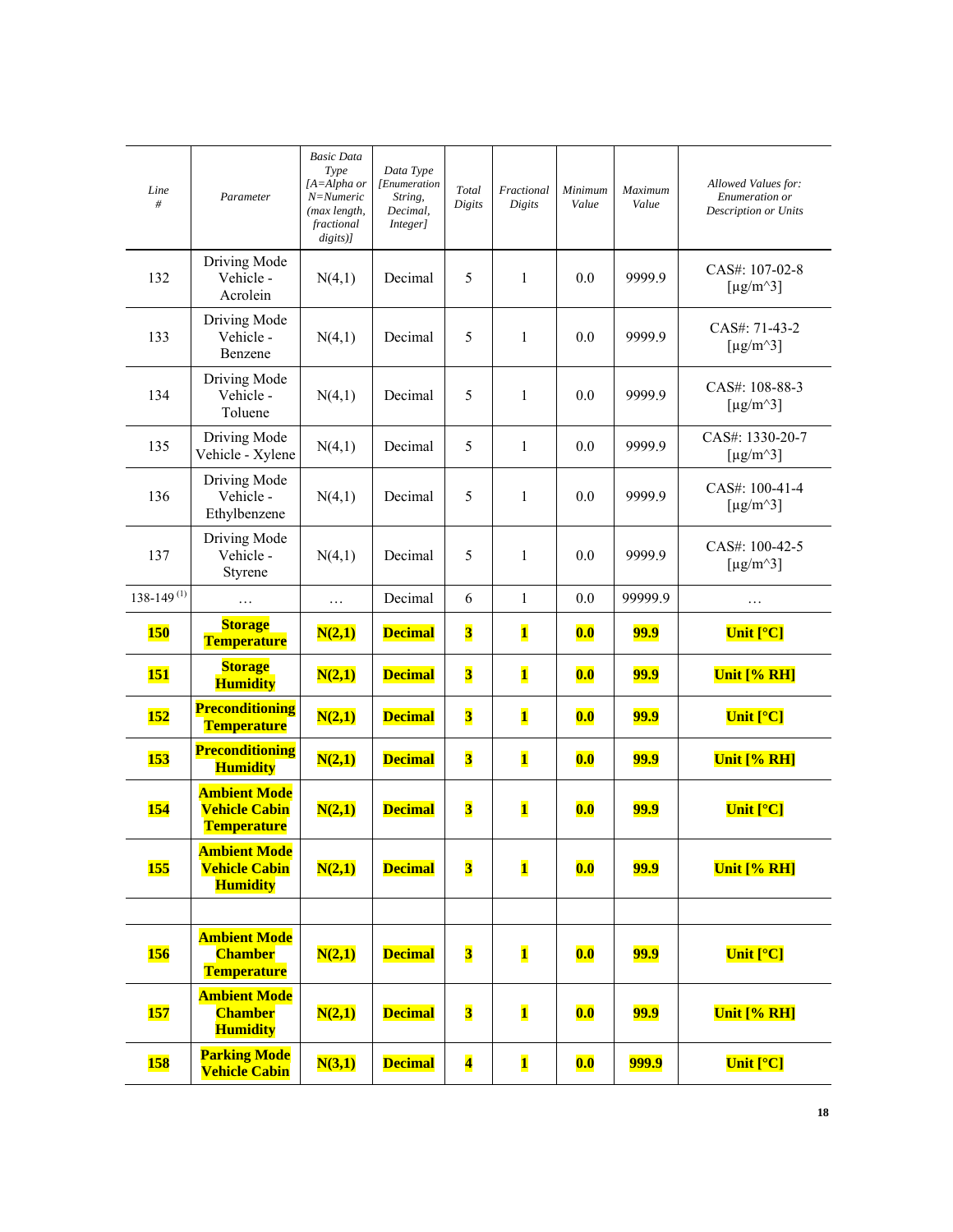| Line<br>#                   | Parameter                                                         | <b>Basic Data</b><br>Type<br>$[A=Alpha or$<br>$N =$ Numeric<br>(max length,<br>fractional<br>$digits$ )] | Data Type<br>[Enumeration<br>String,<br>Decimal,<br>Integer] | Total<br>Digits         | Fractional<br>Digits    | Minimum<br>Value | <b>Maximum</b><br>Value | Allowed Values for:<br>Enumeration or<br>Description or Units |
|-----------------------------|-------------------------------------------------------------------|----------------------------------------------------------------------------------------------------------|--------------------------------------------------------------|-------------------------|-------------------------|------------------|-------------------------|---------------------------------------------------------------|
|                             | <b>Temperature</b>                                                |                                                                                                          |                                                              |                         |                         |                  |                         |                                                               |
| <b>159</b>                  | <b>Parking Mode</b><br><b>Vehicle Cabin</b><br><b>Humidity</b>    | N(2,1)                                                                                                   | <b>Decimal</b>                                               | $\overline{\mathbf{3}}$ | $\mathbf{1}$            | 0.0              | <b>99.9</b>             | Unit [% RH]                                                   |
| <b>160</b>                  | <b>Parking Mode</b><br><b>Chamber</b><br>Temperature              | N(2,1)                                                                                                   | <b>Decimal</b>                                               | $\overline{\mathbf{3}}$ | $\overline{\mathbf{1}}$ | 0.0              | <b>99.9</b>             | Unit $[°C]$                                                   |
| <b>161</b>                  | <b>Parking Mode</b><br><b>Chamber</b><br><b>Humidity</b>          | N(2,1)                                                                                                   | <b>Decimal</b>                                               | $\overline{\mathbf{3}}$ | $\overline{\mathbf{1}}$ | 0.0              | <b>99.9</b>             | Unit [% RH]                                                   |
| 162                         | <b>Driving Mode</b><br><b>Vehicle Cabin</b><br><b>Temperature</b> | N(2,1)                                                                                                   | <b>Decimal</b>                                               | $\overline{\mathbf{3}}$ | $\mathbf{1}$            | 0.0              | <b>99.9</b>             | Unit $[°C]$                                                   |
| <b>163</b>                  | <b>Driving Mode</b><br><b>Vehicle Cabin</b><br><b>Humidity</b>    | N(2,1)                                                                                                   | <b>Decimal</b>                                               | $\overline{\mathbf{3}}$ | $\mathbf{1}$            | 0.0              | <u>99.9</u>             | Unit [% RH]                                                   |
| <b>164</b>                  | <b>Driving Mode</b><br><b>Chamber</b><br>Temperature              | N(2,1)                                                                                                   | <b>Decimal</b>                                               | $\overline{\mathbf{3}}$ | $\mathbf{1}$            | 0.0              | <b>99.9</b>             | Unit $[°C]$                                                   |
| 165                         | <b>Driving Mode</b><br><b>Chamber</b><br><b>Humidity</b>          | N(2,1)                                                                                                   | <b>Decimal</b>                                               | $\overline{\mathbf{3}}$ | $\overline{\mathbf{1}}$ | 0.0              | <b>99.9</b>             | Unit [% RH]                                                   |
| 166-179<br>$\left(1\right)$ | <u></u>                                                           | <u></u>                                                                                                  | <u></u>                                                      |                         |                         |                  |                         | <mark></mark>                                                 |
|                             |                                                                   |                                                                                                          |                                                              |                         |                         |                  |                         |                                                               |
|                             |                                                                   |                                                                                                          |                                                              |                         |                         |                  |                         |                                                               |
|                             |                                                                   |                                                                                                          |                                                              |                         |                         |                  |                         |                                                               |
|                             |                                                                   |                                                                                                          |                                                              |                         |                         |                  |                         |                                                               |
|                             |                                                                   |                                                                                                          |                                                              |                         |                         |                  |                         |                                                               |